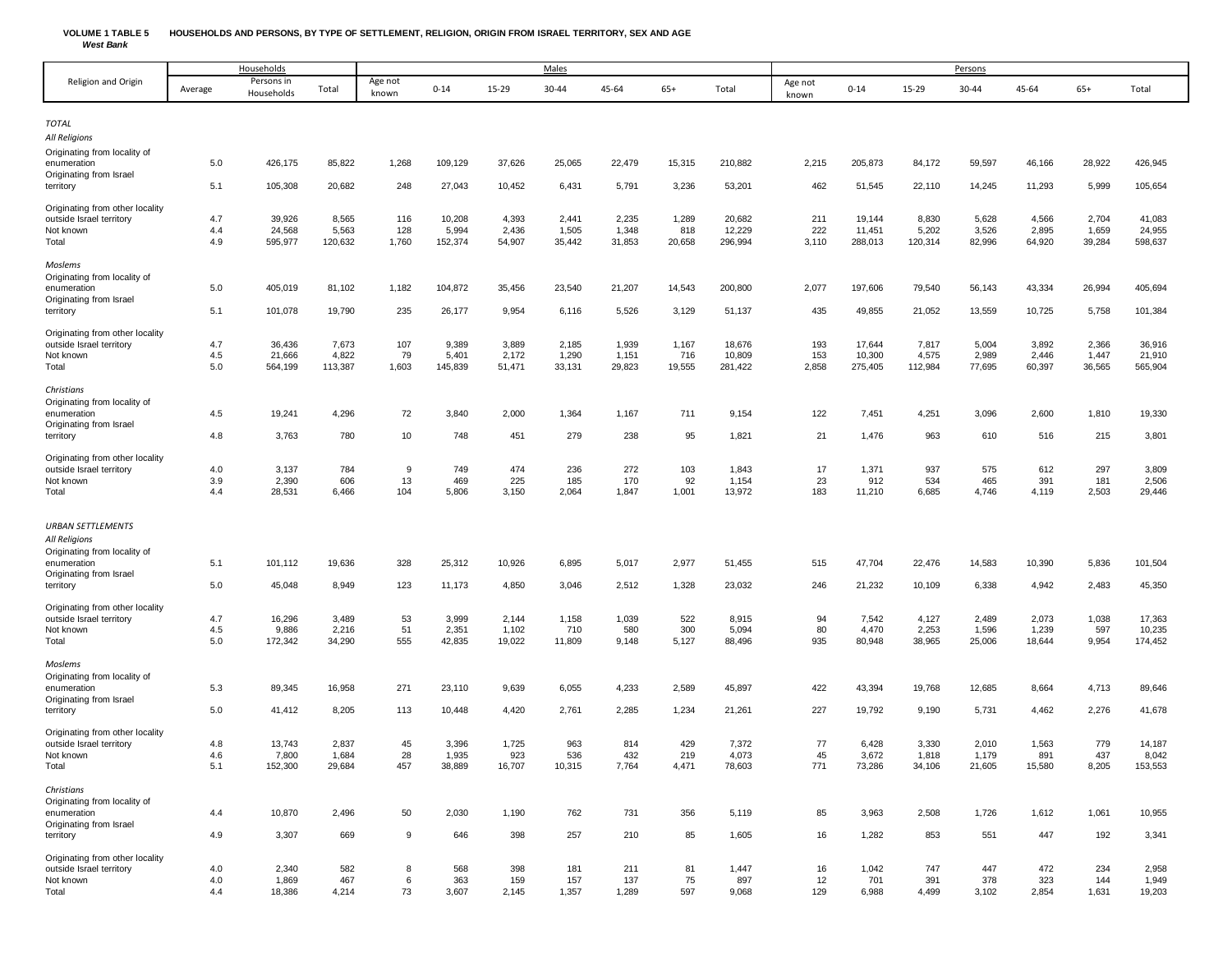| All Religions<br>Originating from locality of               |            |                 |                 |                               |                |                |              |                |           |                 |                      |                 |                |                 |                |                |                 |
|-------------------------------------------------------------|------------|-----------------|-----------------|-------------------------------|----------------|----------------|--------------|----------------|-----------|-----------------|----------------------|-----------------|----------------|-----------------|----------------|----------------|-----------------|
| enumeration<br>Originating from Israel<br>territory         | 5.1<br>5.4 | 32,690<br>2,758 | 6,376<br>514    | 73<br>$\overline{7}$          | 9,245<br>755   | 3,526<br>238   | 2,128<br>170 | 1,266<br>150   | 913<br>83 | 17,151<br>1,403 | 113<br>13            | 16,940<br>1,458 | 7,065<br>536   | 4,371<br>378    | 2,703<br>273   | 1,610<br>150   | 32,802<br>2,808 |
| Originating from other locality                             |            |                 |                 |                               |                |                |              |                |           |                 |                      |                 |                |                 |                |                |                 |
| outside Israel territory                                    | 4.8        | 1,119           | 231             | 3                             | 329            | 117            | 64           | 57             | 30        | 600             | 10                   | 627             | 245            | 145             | 116            | 55             | 1,198           |
| Not known                                                   | 4.9        | 1,538           | 312             | 12                            | 422            | 175            | 95           | 53             | 30        | 787             | 17                   | 792             | 373            | 190             | 112            | 56             | 1,540           |
| Total                                                       | 5.1        | 38,105          | 7,433           | 95                            | 10,751         | 4,056          | 2,457        | 1,526          | 1,056     | 19,941          | 153                  | 19,817          | 8,219          | 5,084           | 3,204          | 1,871          | 38,348          |
| Moslems<br>Originating from locality of                     |            |                 |                 |                               |                |                |              |                |           |                 |                      |                 |                |                 |                |                |                 |
| enumeration                                                 | 5.1        | 32,528          | 6,348           | 71                            | 9,199          | 3,517          | 2,116        | 1,259          | 907       | 17,069          | 110                  | 16,854          | 7,044          | 4,342           | 2,689          | 1,601          | 32,640          |
| Originating from Israel                                     |            |                 |                 |                               |                |                |              |                |           |                 |                      |                 |                |                 |                |                |                 |
| territory                                                   | 5.4        | 2,748           | 511             | $\overline{7}$                | 755            | 235            | 167          | 150            | 83        | 1,397           | 12                   | 1,458           | 532            | 373             | 273            | 150            | 2,798           |
| Originating from other locality                             |            |                 |                 |                               |                |                |              |                |           |                 |                      |                 |                |                 |                |                |                 |
| outside Israel territory                                    | 5.0        | 1,106           | 220             | 3                             | 301            | 114            | 64           | 55             | 27        | 564             | 10                   | 583             | 232            | 145             | 111            | 50             | 1,131           |
| Not known                                                   | $5.0\,$    | 1,502           | 302             | 9                             | 411            | 172            | 92           | 52             | 30        | 766             | $13\,$               | 775             | 365            | 184             | 111            | 56             | 1,504           |
| Total                                                       | 5.1        | 37,884          | 7,379           | 90                            | 10,666         | 4,038          | 2,439        | 1,516          | 1,047     | 19,796          | 145                  | 19,670          | 8,173          | 5,044           | 3,184          | 1,857          | 38,073          |
| Christians                                                  |            |                 |                 |                               |                |                |              |                |           |                 |                      |                 |                |                 |                |                |                 |
| Originating from locality of<br>enumeration                 | 4.6        | 51              | 11              |                               | 11             | $\overline{4}$ | 5            | 1              | 3         | 24              | $\overline{1}$       | 24              | $\overline{7}$ | 10              | $\overline{4}$ | 5              | 51              |
| Originating from Israel<br>territory                        | 1.0        | $\overline{1}$  | $\overline{1}$  |                               |                | $\overline{1}$ |              |                |           | $\overline{1}$  |                      |                 | $\overline{1}$ |                 |                |                | $\mathbf{1}$    |
|                                                             |            |                 |                 |                               |                |                |              |                |           |                 |                      |                 |                |                 |                |                |                 |
| Originating from other locality                             |            |                 |                 |                               |                |                |              |                |           |                 |                      |                 |                |                 |                |                |                 |
| outside Israel territory                                    | 1.1        | 11              | 10              |                               | 28             | $\overline{c}$ |              | $\overline{c}$ | 3         | 35              |                      | 44              | 12             |                 | $\sqrt{5}$     | $\overline{4}$ | 65              |
| Not known                                                   | 3.8        | 19              | $5\phantom{.0}$ |                               | $\overline{4}$ | $\overline{2}$ | $\mathbf 3$  | $\overline{1}$ |           | 10              | $\overline{1}$       | $\overline{7}$  | $\,$ 5 $\,$    | $5\phantom{.0}$ | $\overline{1}$ |                | 19              |
| Total                                                       | 3.0        | 82              | 27              |                               | 43             | 9              | 8            | $\overline{4}$ | 6         | 70              | $\overline{2}$       | 75              | 25             | 15              | $10$           | 9              | 136             |
| <b>BETHLEHEM TOTAL</b>                                      |            |                 |                 |                               |                |                |              |                |           |                 |                      |                 |                |                 |                |                |                 |
|                                                             |            |                 |                 |                               |                |                |              |                |           |                 |                      |                 |                |                 |                |                |                 |
| All Religions                                               |            |                 |                 |                               |                |                |              |                |           |                 |                      |                 |                |                 |                |                |                 |
| Originating from locality of                                |            |                 |                 |                               |                |                |              |                |           |                 |                      |                 |                |                 |                |                |                 |
| enumeration                                                 | 4.6        | 8,379           | 1,833           | 29                            | 1,888          | 848            | 536          | 559            | 260       | 4,120           | 43                   | 3,652           | 1,776          | 1,219           | 1,108          | 655            | 8,453           |
| Originating from Israel                                     |            |                 |                 |                               |                |                |              |                |           |                 |                      |                 |                |                 |                |                |                 |
| territory                                                   | 5.2        | 3,454           | 665             | $\overline{7}$                | 903            | 361            | 229          | 178            | 127       | 1,805           | 9                    | 1,714           | 725            | 503             | 337            | 239            | 3,527           |
| Originating from other locality                             |            |                 |                 |                               |                |                |              |                |           |                 |                      |                 |                |                 |                |                |                 |
| outside Israel territory                                    | 4.4        | 2,356           | 536             | 9                             | 650            | 387            | 211          | 192            | 83        | 1,532           | 14                   | 1,166           | 694            | 417             | 412            | 202            | 2,905           |
| Not known                                                   | 4.4        | 1,245           | 286             | $\overline{7}$                | 305            | 130            | 101          | 99             | 52        | 694             | 9                    | 570             | 282            | 251             | 211            | 105            | 1,428           |
| Total                                                       | 4.6        | 15,434          | 3,320           | 52                            | 3,746          | 1,726          | 1,077        | 1,028          | 522       | 8,151           | 75                   | 7,102           | 3,477          | 2,390           | 2,068          | 1,201          | 16,313          |
| Moslems                                                     |            |                 |                 |                               |                |                |              |                |           |                 |                      |                 |                |                 |                |                |                 |
| Originating from locality of                                |            |                 |                 |                               |                |                |              |                |           |                 |                      |                 |                |                 |                |                |                 |
| enumeration                                                 | 4.9        | 3,849           | 787             | 9                             | 1,071          | 326            | 225          | 213            | 124       | 1,968           | 13                   | 2,029           | 700            | 512             | 387            | 231            | 3,872           |
| Originating from Israel<br>territory                        | 5.3        | 3,148           | 598             | 5                             | 855            | 330            | 206          | 156            | 116       | 1,668           | 6                    | 1,597           | 661            | 449             | 287            | 211            | 3,211           |
|                                                             |            |                 |                 |                               |                |                |              |                |           |                 |                      |                 |                |                 |                |                |                 |
| Originating from other locality                             |            |                 |                 |                               |                |                |              |                |           |                 |                      |                 |                |                 |                |                |                 |
| outside Israel territory                                    | 4.7        | 1,412           | 303             | $\overline{4}$                | 414            | 214            | 128          | 92             | 48        | 900             | $\overline{7}$       | 750             | 385            | 232             | 184            | 80             | 1,638           |
| Not known<br>Total                                          | 4.9<br>5.0 | 619<br>9,028    | 127<br>1,815    | $\overline{\mathbf{c}}$<br>20 | 196<br>2,536   | 72<br>942      | 54<br>613    | 42<br>503      | 17<br>305 | 383<br>4,919    | 3<br>29              | 365<br>4,741    | 152<br>1,898   | 127<br>1,320    | 82<br>940      | 40<br>562      | 769<br>9,490    |
|                                                             |            |                 |                 |                               |                |                |              |                |           |                 |                      |                 |                |                 |                |                |                 |
| Christians                                                  |            |                 |                 |                               |                |                |              |                |           |                 |                      |                 |                |                 |                |                |                 |
| Originating from locality of                                |            |                 |                 |                               |                |                |              |                |           |                 |                      |                 |                |                 |                |                |                 |
| enumeration                                                 | 4.3        | 4,295           | 998             | 16                            | 777            | 490            | 295          | 327            | 130       | 2,035           | 26                   | 1,531           | 1,015          | 667             | 688            | 413            | 4,340           |
| Originating from Israel<br>territory                        | 4.5        | 267             | 60              | $\overline{2}$                | 41             | 24             | 21           | 19             | 11        | 118             | 3                    | 97              | 55             | 48              | 45             | 27             | 275             |
|                                                             |            |                 |                 |                               |                |                |              |                |           |                 |                      |                 |                |                 |                |                |                 |
| Originating from other locality<br>outside Israel territory | 4.0        | 849             | 214             | 5                             | 217            | 163            | 77           | 94             | 29        | 585             | $\overline{7}$       | 383             | 288            | 171             | 211            | 111            | 1,171           |
| Not known                                                   | 3.9<br>4.2 | 588<br>5,999    | 149<br>1,421    | $\overline{1}$<br>24          | 101<br>1,136   | 55<br>732      | 45<br>438    | 53<br>493      | 34<br>204 | 289<br>3,027    | $\overline{1}$<br>37 | 192<br>2,203    | 124<br>1,482   | 117<br>1,003    | 121<br>1,065   | 64<br>615      | 619<br>6,405    |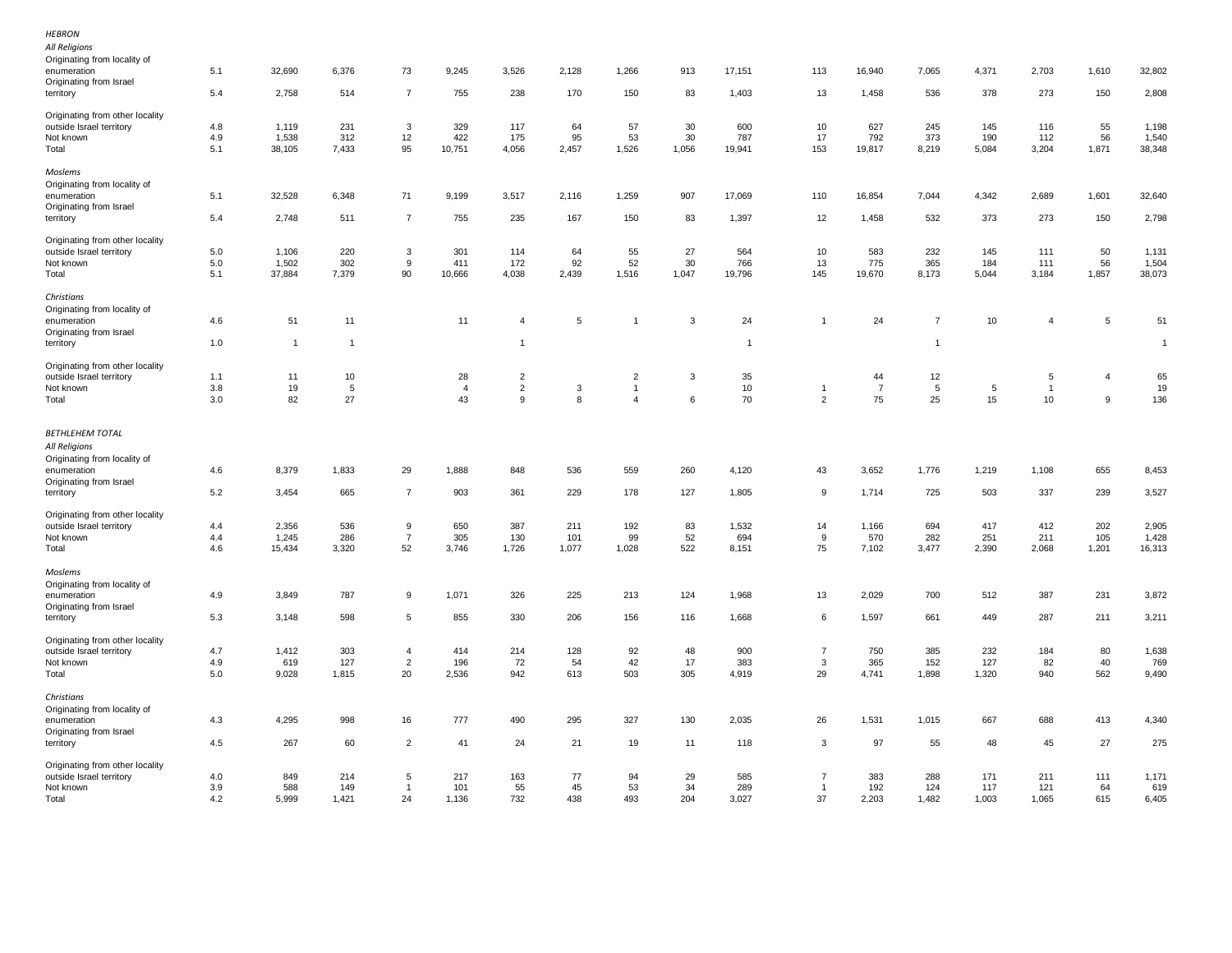| <b>BETHLEHEM EXCLUDING</b><br><b>REFUGEE CAMP</b><br>All Religions     |            |          |                |                |                |                    |                |                |                |          |                         |       |                |                |                |                          |          |
|------------------------------------------------------------------------|------------|----------|----------------|----------------|----------------|--------------------|----------------|----------------|----------------|----------|-------------------------|-------|----------------|----------------|----------------|--------------------------|----------|
| Originating from locality of<br>enumeration<br>Originating from Israel | 4.6        | 8,248    | 1,803          | 29             | 1,863          | 837                | 524            | 551            | 256            | 4,060    | 43                      | 3,597 | 1,751          | 1,194          | 1,094          | 643                      | 8,322    |
| territory                                                              | 5.4        | 1,947    | 362            | 5              | 486            | 231                | 142            | 103            | 62             | 1,029    | 6                       | 946   | 454            | 295            | 196            | 123                      | 2,020    |
| Originating from other locality                                        |            |          |                |                |                |                    |                |                |                |          |                         |       |                |                |                |                          |          |
| outside Israel territory                                               | 4.4        | 2,221    | 506            | 8              | 619            | 369                | 200            | 186            | 78             | 1,460    | 12                      | 1,116 | 658            | 393            | 390            | 183                      | 2,752    |
| Not known                                                              | 4.4        | 1,162    | 267            | $\overline{7}$ | 288            | 126                | 91             | 95             | 50             | 657      | 9                       | 531   | 266            | 237            | 204            | 98                       | 1,345    |
| Total                                                                  | 4.6        | 13,578   | 2,938          | 49             | 3,256          | 1,563              | 957            | 935            | 446            | 7,206    | 70                      | 6,190 | 3,129          | 2,119          | 1,884          | 1,047                    | 14,439   |
| Moslems                                                                |            |          |                |                |                |                    |                |                |                |          |                         |       |                |                |                |                          |          |
| Originating from locality of<br>enumeration                            | 4.9        | 3,806    | 778            | 9              | 1,063          | 322                | 218            | 213            | 124            | 1,949    | 13                      | 2,007 | 693            | 500            | 387            | 229                      | 3,829    |
| Originating from Israel                                                |            |          |                |                |                |                    |                |                |                |          |                         |       |                |                |                |                          |          |
| territory                                                              | 5.6        | 1,641    | 295            | 3              | 438            | 200                | 119            | 81             | 51             | 892      | 3                       | 829   | 390            | 241            | 146            | 95                       | 1,704    |
| Originating from other locality                                        |            |          |                |                |                |                    |                |                |                |          |                         |       |                |                |                |                          |          |
| outside Israel territory                                               | 4.7        | 1,327    | 281            | $\mathbf{3}$   | 393            | 201                | 122            | 90             | 44             | 853      | 6                       | 716   | 361            | 220            | 175            | 75                       | 1,553    |
| Not known                                                              | 4.9        | 554      | 112            | $\overline{2}$ | 180            | 69                 | 46             | 39             | 16             | 352      | $\mathbf{3}$            | 331   | 140            | 117            | 78             | 35                       | 704      |
| Total                                                                  | 5.0        | 7,328    | 1,466          | 17             | 2,074          | 792                | 505            | 423            | 235            | 4,046    | 25                      | 3,883 | 1,584          | 1,078          | 786            | 434                      | 7,790    |
| Christians                                                             |            |          |                |                |                |                    |                |                |                |          |                         |       |                |                |                |                          |          |
| Originating from locality of                                           |            |          |                |                |                |                    |                |                |                |          |                         |       |                |                |                |                          |          |
| enumeration                                                            | 4.3        | 4,207    | 977            | 16             | 760            | 483                | 290            | 319            | 126            | 1,994    | 26                      | 1,498 | 997            | 654            | 674            | 403                      | 4,252    |
| Originating from Israel                                                |            |          |                |                |                |                    |                |                |                |          |                         |       |                |                |                |                          |          |
| territory                                                              | 4.5        | 267      | 60             | $\overline{2}$ | 41             | 24                 | 21             | 19             | 11             | 118      | 3                       | 97    | 55             | 48             | 45             | 27                       | 275      |
| Originating from other locality                                        |            |          |                |                |                |                    |                |                |                |          |                         |       |                |                |                |                          |          |
| outside Israel territory                                               | 3.9        | 799      | 206            | 5              | 207            | 158                | 72             | 90             | 28             | 560      | 6                       | 367   | 276            | 159            | 198            | 97                       | 1,103    |
| Not known                                                              | 3.9        | 570      | 145            | $\overline{1}$ | 100            | 54                 | 43             | 52             | 33             | 283      | $\overline{1}$          | 187   | 120            | 113            | 118            | 62                       | 601      |
| Total                                                                  | 4.2        | 5,843    | 1,388          | 24             | 1,108          | 719                | 426            | 480            | 198            | 2,955    | 36                      | 2,149 | 1,448          | 974            | 1,035          | 589                      | 6,231    |
| <b>BETHLEHEM REFUGEE CAMP</b>                                          |            |          |                |                |                |                    |                |                |                |          |                         |       |                |                |                |                          |          |
| All Religions                                                          |            |          |                |                |                |                    |                |                |                |          |                         |       |                |                |                |                          |          |
| Originating from locality of                                           |            |          |                |                |                |                    |                |                |                |          |                         |       |                |                |                |                          |          |
| enumeration                                                            | 4.4        | 131      | 30             |                | 25             | 11                 | 12             | 8              | $\overline{4}$ | 60       |                         | 55    | 25             | 25             | 14             | 12                       | 131      |
| Originating from Israel                                                |            |          |                |                |                |                    |                |                |                |          |                         |       |                |                |                |                          |          |
| territory                                                              | 5.0        | 1,507    | 303            | $\overline{2}$ | 417            | 130                | 87             | 75             | 65             | 776      | 3                       | 768   | 271            | 208            | 141            | 116                      | 1,507    |
| Originating from other locality                                        |            |          |                |                |                |                    |                |                |                |          |                         |       |                |                |                |                          |          |
| outside Israel territory                                               | 4.5        | 135      | 30             | $\mathbf{1}$   | 31             | 18                 | 11             | 6              | $\sqrt{5}$     | 72       | $\overline{2}$          | 50    | 36             | 24             | 22             | 19                       | 153      |
| Not known                                                              | 4.4        | 83       | 19             |                | 17             | $\overline{4}$     | 10             | $\overline{4}$ | $\overline{2}$ | 37       |                         | 39    | 16             | 14             | $\overline{7}$ | $\overline{7}$           | 83       |
| Total                                                                  | 4.9        | 1,856    | 382            | 3              | 490            | 163                | 120            | 93             | 76             | 945      | 5                       | 912   | 348            | 271            | 184            | 154                      | 1,874    |
| Moslems                                                                |            |          |                |                |                |                    |                |                |                |          |                         |       |                |                |                |                          |          |
| Originating from locality of                                           |            |          |                |                |                |                    |                |                |                |          |                         |       |                |                |                |                          |          |
| enumeration                                                            | 4.8        | 43       | 9              |                | 8              | $\overline{4}$     | $\overline{7}$ |                |                | 19       |                         | 22    | $\overline{7}$ | 12             |                | $\overline{2}$           | 43       |
| Originating from Israel<br>territory                                   | 5.0        | 1,507    | 303            | $\overline{2}$ | 417            | 130                | 87             | 75             | 65             | 776      | 3                       | 768   | 271            | 208            | 141            | 116                      | 1,507    |
|                                                                        |            |          |                |                |                |                    |                |                |                |          |                         |       |                |                |                |                          |          |
| Originating from other locality                                        |            |          |                | $\mathbf{1}$   | 21             |                    | 6              | $\overline{2}$ | 4              |          | $\overline{1}$          | 34    | 24             |                | 9              |                          |          |
| outside Israel territory<br>Not known                                  | 3.9<br>4.3 | 85<br>65 | 22<br>15       |                | 16             | 13<br>$\mathbf{3}$ | 8              | 3              | $\mathbf{1}$   | 47<br>31 |                         | 34    | 12             | 12<br>10       | $\overline{a}$ | $\sqrt{5}$<br>$\sqrt{5}$ | 85<br>65 |
| Total                                                                  | 4.9        | 1,700    | 349            | 3              | 462            | 150                | 108            | 80             | 70             | 873      | $\overline{4}$          | 858   | 314            | 242            | 154            | 128                      | 1,700    |
|                                                                        |            |          |                |                |                |                    |                |                |                |          |                         |       |                |                |                |                          |          |
| Christians                                                             |            |          |                |                |                |                    |                |                |                |          |                         |       |                |                |                |                          |          |
| Originating from locality of<br>enumeration                            | 4.2        | 88       | 21             |                | 17             | $\overline{7}$     | 5              | 8              | $\overline{4}$ | 41       |                         | 33    | 18             | 13             | 14             | 10                       | 88       |
| Originating from Israel                                                |            |          |                |                |                |                    |                |                |                |          |                         |       |                |                |                |                          |          |
| territory                                                              | 0.0        |          |                |                |                |                    |                |                |                |          |                         |       |                |                |                |                          |          |
| Originating from other locality                                        |            |          |                |                |                |                    |                |                |                |          |                         |       |                |                |                |                          |          |
| outside Israel territory                                               | 6.3        | 50       | 8              |                | 10             | 5                  | 5              | 4              | 1              | 25       | $\overline{\mathbf{1}}$ | 16    | 12             | 12             | 13             | 14                       | 68       |
| Not known                                                              | 4.5        | 18       | $\overline{4}$ |                | $\overline{1}$ | $\overline{1}$     | $\overline{2}$ | $\overline{1}$ | $\mathbf{1}$   | 6        |                         | 5     | $\overline{4}$ | $\overline{4}$ | 3              | $\overline{2}$           | 18       |
| Total                                                                  | 4.7        | 156      | 33             |                | 28             | 13                 | 12             | 13             | 6              | 72       | $\overline{1}$          | 54    | 34             | 29             | 30             | 26                       | 174      |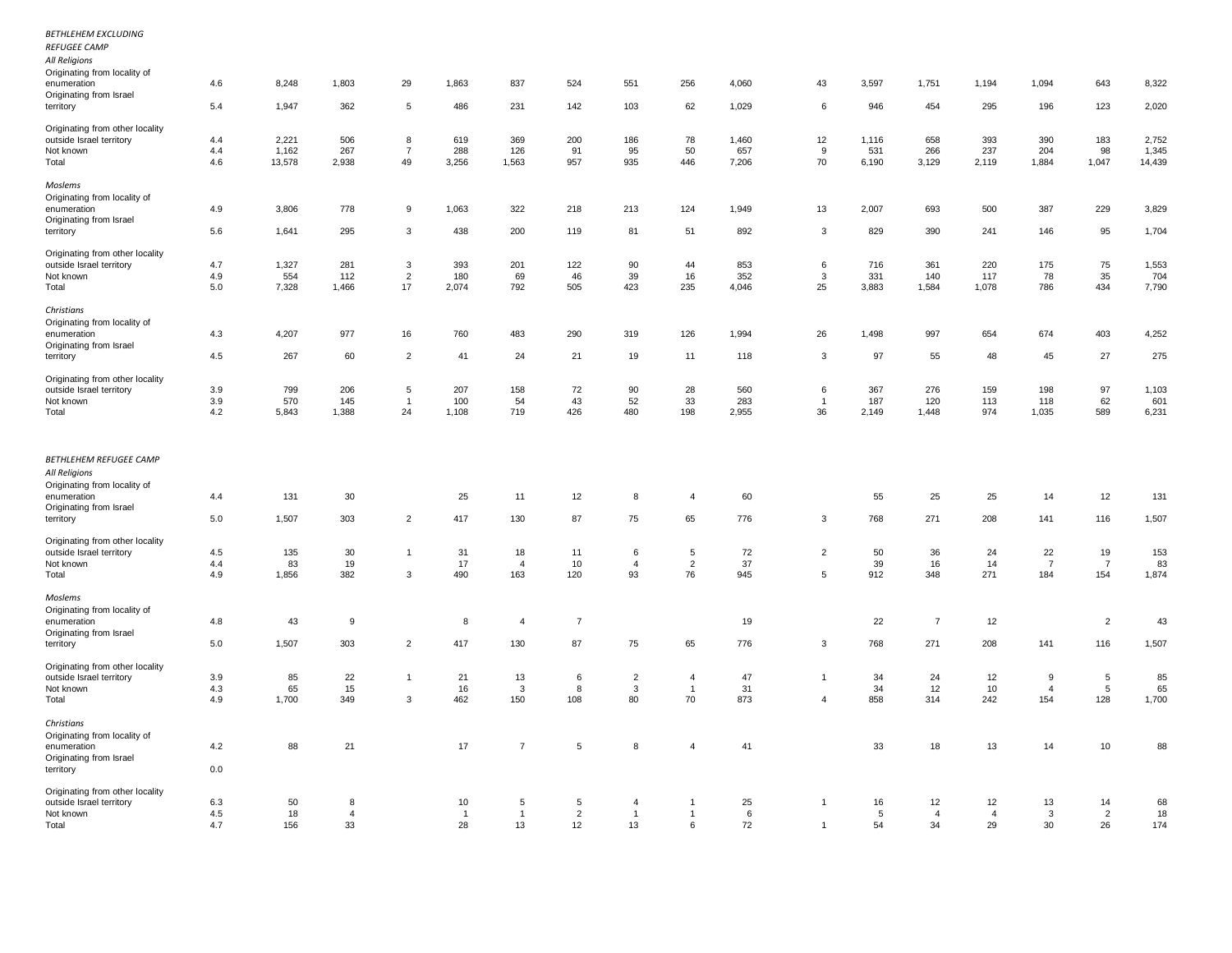| <b>BEIT JALA</b><br>All Religions<br>Originating from locality of<br>enumeration     | 4.5 | 3,465 | 778   | 13             | 673            | 410 | 237 | 226            | 110             | 1,669 | 24             | 1,292 | 832   | 510   | 511            | 310 | 3,479 |
|--------------------------------------------------------------------------------------|-----|-------|-------|----------------|----------------|-----|-----|----------------|-----------------|-------|----------------|-------|-------|-------|----------------|-----|-------|
| Originating from Israel                                                              |     |       |       |                |                |     |     |                |                 |       | $\overline{4}$ |       |       |       |                |     |       |
| territory                                                                            | 5.0 | 1,104 | 221   | $\overline{2}$ | 266            | 108 | 70  | 55             | 29              | 530   |                | 556   | 232   | 151   | 124            | 63  | 1,130 |
| Originating from other locality<br>outside Israel territory                          | 4.7 | 755   | 162   | 3              | 213            | 151 | 63  | 45             | 20              | 495   | 5              | 441   | 272   | 141   | 85             | 50  | 994   |
| Not known                                                                            | 4.1 | 349   | 86    | $\overline{2}$ | 80             | 39  | 28  | 21             | 13              | 183   | $\overline{4}$ | 167   | 83    | 59    | 56             | 30  | 399   |
| Total                                                                                | 4.5 | 5,673 | 1,247 | 20             | 1,232          | 708 | 398 | 347            | 172             | 2,877 | 37             | 2,456 | 1,419 | 861   | 776            | 453 | 6,002 |
| Moslems                                                                              |     |       |       |                |                |     |     |                |                 |       |                |       |       |       |                |     |       |
| Originating from locality of                                                         | 3.1 | 163   | 52    |                | 34             | 22  | 10  | 8              | 8               | 82    | $\overline{1}$ | 71    | 39    | 23    | 17             | 12  | 163   |
| enumeration<br>Originating from Israel                                               |     |       |       |                |                |     |     |                |                 |       |                |       |       |       |                |     |       |
| territory                                                                            | 5.0 | 957   | 190   | $\overline{c}$ | 241            | 84  | 61  | 45             | 26              | 459   | $\overline{4}$ | 491   | 182   | 131   | 98             | 53  | 959   |
|                                                                                      |     |       |       |                |                |     |     |                |                 |       |                |       |       |       |                |     |       |
| Originating from other locality                                                      |     |       |       |                |                |     |     |                |                 |       |                |       |       |       |                |     |       |
| outside Israel territory                                                             | 5.0 | 389   | 78    | 3              | 92             | 33  | 29  | 27             | 10              | 194   | 5              | 209   | 78    | 55    | 38             | 24  | 409   |
| Not known                                                                            | 4.4 | 133   | 30    | $\overline{1}$ | 28             | 15  | 9   | 6              | $5\phantom{.0}$ | 64    | $\overline{2}$ | 56    | 27    | 18    | 20             | 11  | 134   |
| Total                                                                                | 4.7 | 1,642 | 350   | 6              | 395            | 154 | 109 | 86             | 49              | 799   | 12             | 827   | 326   | 227   | 173            | 100 | 1,665 |
| Christians                                                                           |     |       |       |                |                |     |     |                |                 |       |                |       |       |       |                |     |       |
| Originating from locality of                                                         |     |       |       |                |                |     |     |                |                 |       |                |       |       |       |                |     |       |
| enumeration                                                                          | 4.5 | 3,235 | 711   | 13             | 629            | 381 | 220 | 214            | 99              | 1,556 | 23             | 1,199 | 775   | 477   | 484            | 291 | 3,249 |
| Originating from Israel                                                              |     |       |       |                |                |     |     |                |                 |       |                |       |       |       |                |     |       |
| territory                                                                            | 4.8 | 135   | 28    |                | 21             | 24  | 8   | 9              | 3               | 65    |                | 58    | 48    | 19    | 25             | 9   | 159   |
| Originating from other locality                                                      |     |       |       |                |                |     |     |                |                 |       |                |       |       |       |                |     |       |
| outside Israel territory                                                             | 4.4 | 361   | 82    |                | 120            | 118 | 33  | 17             | 10              | 298   |                | 231   | 193   | 84    | 46             | 26  | 580   |
| Not known                                                                            | 3.9 | 204   | 52    | $\overline{1}$ | 49             | 23  | 18  | 15             | $\overline{7}$  | 113   | $\overline{c}$ | 106   | 55    | 38    | 34             | 18  | 253   |
| Total                                                                                | 4.5 | 3,935 | 873   | 14             | 819            | 546 | 279 | 255            | 119             | 2,032 | 25             | 1,594 | 1,071 | 618   | 589            | 344 | 4,241 |
| <b>JERICHO TOTAL</b><br>All Religions<br>Originating from locality of<br>enumeration | 3.5 | 1,569 | 448   | 12             | 362            | 241 | 139 | 75             | 53              | 882   | 16             | 677   | 400   | 249   | 128            | 102 | 1,572 |
| Originating from Israel                                                              |     |       |       |                |                |     |     |                |                 |       |                |       |       |       |                |     |       |
| territory                                                                            | 3.4 | 2,536 | 739   | 12             | 525            | 333 | 197 | 190            | 147             | 1,404 | 23             | 980   | 587   | 376   | 365            | 234 | 2,565 |
| Originating from other locality                                                      |     |       |       |                |                |     |     |                |                 |       |                |       |       |       |                |     |       |
| outside Israel territory                                                             | 3.6 | 1,282 | 352   | $\mathbf{3}$   | 251            | 191 | 80  | 98             | 73              | 696   | $\overline{7}$ | 519   | 315   | 167   | 188            | 111 | 1,307 |
| Not known                                                                            | 3.9 | 1,348 | 350   | $\sqrt{5}$     | 270            | 173 | 96  | 105            | 55              | 704   | $\overline{5}$ | 532   | 315   | 216   | 217            | 100 | 1,385 |
| Total                                                                                | 3.6 | 6,735 | 1,889 | 32             | 1,408          | 938 | 512 | 468            | 328             | 3,686 | 51             | 2,708 | 1,617 | 1,008 | 898            | 547 | 6,829 |
| Moslems<br>Originating from locality of                                              |     |       |       |                |                |     |     |                |                 |       |                |       |       |       |                |     |       |
| enumeration                                                                          | 3.5 | 1,536 | 434   | 12             | 360            | 235 | 136 | 73             | 48              | 864   | 16             | 671   | 390   | 244   | 124            | 94  | 1,539 |
| Originating from Israel                                                              |     |       |       |                |                |     |     |                |                 |       |                |       |       |       |                |     |       |
| territory                                                                            | 3.4 | 2,438 | 713   | 12             | 512            | 321 | 187 | 186            | 139             | 1,357 | 22             | 949   | 565   | 356   | 351            | 223 | 2,466 |
| Originating from other locality                                                      |     |       |       |                |                |     |     |                |                 |       |                |       |       |       |                |     |       |
| outside Israel territory                                                             | 3.8 | 1,055 | 277   | $\overline{c}$ | 224            | 159 | 65  | 73             | 55              | 578   | $\mathbf{3}$   | 447   | 265   | 135   | 134            | 70  | 1,063 |
| Not known                                                                            | 3.9 | 1,153 | 296   | 5              | 230            | 156 | 74  | 87             | 40              | 592   | 5              | 465   | 277   | 171   | 174            | 73  | 1,165 |
| Total                                                                                | 3.6 | 6,182 | 1,720 | 31             | 1,326          | 871 | 462 | 419            | 282             | 3,391 | 46             | 2,532 | 1,497 | 906   | 783            | 469 | 6,233 |
| Christians<br>Originating from locality of                                           |     |       |       |                |                |     |     |                |                 |       |                |       |       |       |                |     |       |
| enumeration                                                                          | 2.4 | 33    | 14    |                | $\overline{2}$ | 6   | 3   | $\overline{a}$ | 5               | 18    |                | 6     | 10    | 5     | $\overline{4}$ | 8   | 33    |
| Originating from Israel                                                              |     |       |       |                |                |     |     |                |                 |       |                |       |       |       |                |     |       |
| territory                                                                            | 4.0 | 76    | 19    |                | $\overline{7}$ | 11  | 6   | $\overline{4}$ | 6               | 34    | $\overline{1}$ | 20    | 21    | 14    | 12             | 9   | 77    |
| Originating from other locality                                                      |     |       |       |                |                |     |     |                |                 |       |                |       |       |       |                |     |       |
| outside Israel territory                                                             | 3.1 | 222   | 71    | $\mathbf{1}$   | 27             | 32  | 14  | 25             | 16              | 115   | $\overline{4}$ | 72    | 50    | 30    | 53             | 30  | 239   |
| Not known                                                                            | 3.7 | 190   | 52    |                | 34             | 9   | 18  | 16             | 12              | 89    |                | 59    | 27    | 40    | 40             | 24  | 190   |
| Total                                                                                | 3.3 | 521   | 156   | $\overline{1}$ | 70             | 58  | 41  | 47             | 39              | 256   | $\,$ 5 $\,$    | 157   | 108   | 89    | 109            | 71  | 539   |
|                                                                                      |     |       |       |                |                |     |     |                |                 |       |                |       |       |       |                |     |       |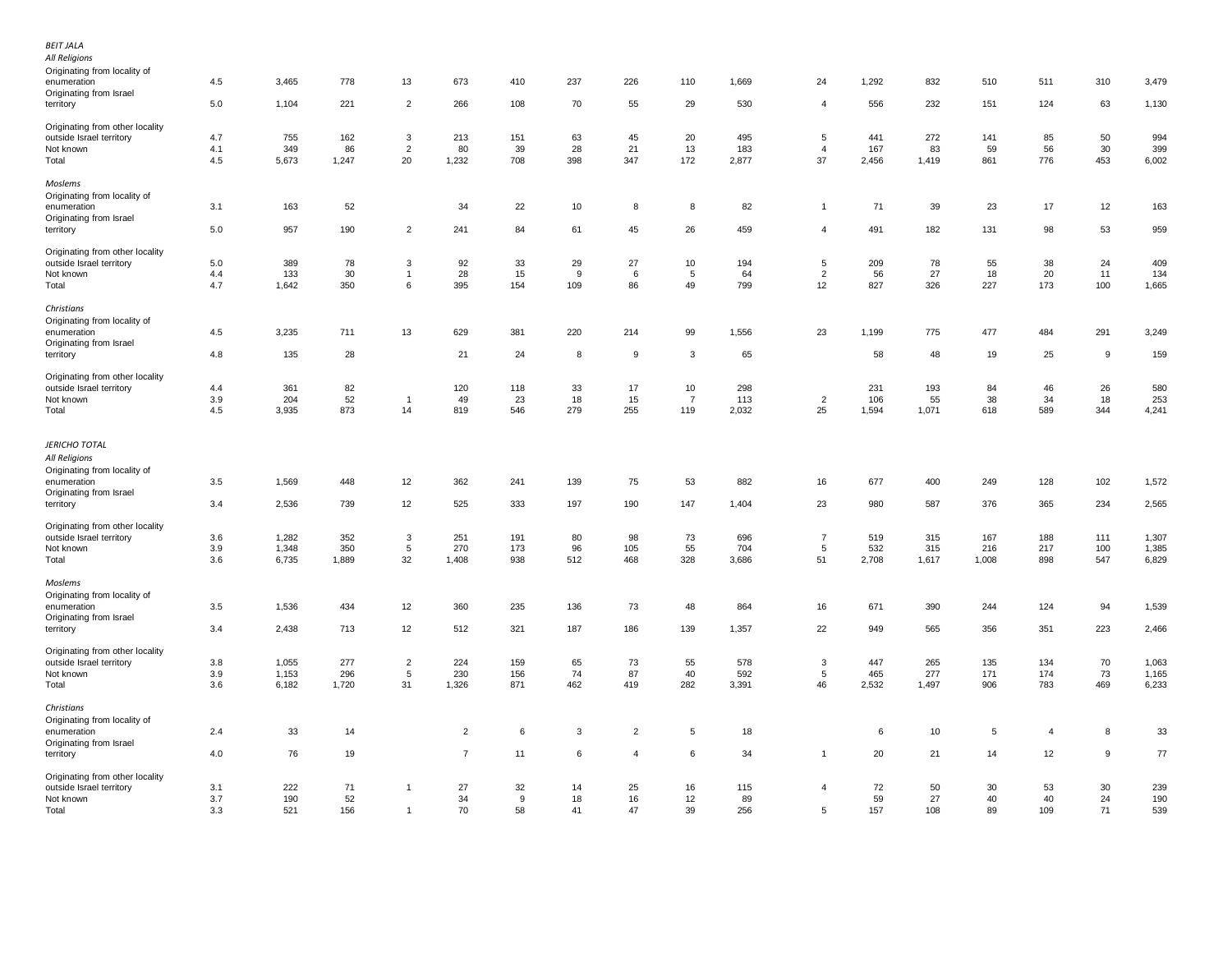| <b>JERICHO EXCLUDING</b><br><b>REFUGEE CAMP</b><br>All Religions                                                |     |        |       |                |                |                |                |                |                |       |                |       |       |                |                |                |        |
|-----------------------------------------------------------------------------------------------------------------|-----|--------|-------|----------------|----------------|----------------|----------------|----------------|----------------|-------|----------------|-------|-------|----------------|----------------|----------------|--------|
| Originating from locality of<br>enumeration<br>Originating from Israel                                          | 3.6 | 1,509  | 425   | 11             | 347            | 234            | 135            | 74             | 50             | 851   | 15             | 648   | 388   | 241            | 126            | 94             | 1,512  |
| territory                                                                                                       | 3.9 | 1,343  | 345   | 9              | 293            | 190            | 122            | 95             | 50             | 759   | 16             | 544   | 341   | 221            | 171            | 79             | 1,372  |
| Originating from other locality<br>outside Israel territory                                                     | 3.6 | 1,081  | 297   | $\overline{2}$ | 213            | 163            | 74             | 81             | 58             | 591   | 6              | 443   | 269   | 149            | 153            | 86             | 1,106  |
| Not known                                                                                                       | 3.9 | 1,285  | 331   | 5              | 259            | 166            | 93             | 99             | 49             | 671   | $\overline{5}$ | 502   | 306   | 209            | 207            | 93             | 1,322  |
| Total                                                                                                           | 3.7 | 5,218  | 1,398 | 27             | 1,112          | 753            | 424            | 349            | 207            | 2,872 | 42             | 2,137 | 1,304 | 820            | 657            | 352            | 5,312  |
| Moslems<br>Originating from locality of                                                                         |     |        |       |                |                |                |                |                |                |       |                |       |       |                |                |                |        |
| enumeration<br>Originating from Israel                                                                          | 3.6 | 1,476  | 411   | 11             | 345            | 228            | 132            | 72             | 45             | 833   | 15             | 642   | 378   | 236            | 122            | 86             | 1,479  |
| territory                                                                                                       | 3.9 | 1,258  | 323   | 9              | 283            | 179            | 114            | 91             | 44             | 720   | 15             | 519   | 320   | 204            | 158            | 70             | 1,286  |
| Originating from other locality<br>outside Israel territory                                                     | 3.8 | 854    | 222   | $\overline{1}$ | 186            | 131            | 59             | 56             | 40             | 473   | $\overline{2}$ | 371   | 219   | 117            | 99             | 54             | 862    |
| Not known                                                                                                       | 3.9 | 1,090  | 277   | 5              | 219            | 149            | 71             | 81             | 34             | 559   | 5              | 435   | 268   | 164            | 164            | 66             | 1,102  |
| Total                                                                                                           | 3.8 | 4,678  | 1,233 | 26             | 1,033          | 687            | 376            | 300            | 163            | 2,585 | 37             | 1,967 | 1,185 | 721            | 543            | 276            | 4,729  |
| Christians<br>Originating from locality of                                                                      |     |        |       |                |                |                |                |                |                |       |                |       |       |                |                |                |        |
| enumeration<br>Originating from Israel                                                                          | 2.4 | 33     | 14    |                | $\overline{2}$ | 6              | 3              | $\overline{2}$ | $\overline{5}$ | 18    |                | 6     | 10    | $\overline{5}$ | $\overline{4}$ | 8              | 33     |
| territory                                                                                                       | 4.0 | 76     | 19    |                | $\overline{7}$ | 11             | 6              | $\overline{4}$ | 6              | 34    | $\mathbf{1}$   | 20    | 21    | 14             | 12             | 9              | $77$   |
| Originating from other locality<br>outside Israel territory                                                     | 3.1 | 222    | 71    | $\mathbf{1}$   | 27             | 32             | 14             | 25             | 16             | 115   | $\overline{4}$ | 72    | 50    | 30             | 53             | $30\,$         | 239    |
| Not known                                                                                                       | 3.7 | 190    | 52    |                | 34             | 9              | 18             | 16             | 12             | 89    |                | 59    | 27    | 40             | 40             | 24             | 190    |
| Total                                                                                                           | 3.3 | 521    | 156   | $\mathbf{1}$   | 70             | 58             | 41             | 47             | 39             | 256   | 5              | 157   | 108   | 89             | 109            | 71             | 539    |
| JERICHO REFUGEE CAMP<br>All Religions<br>Originating from locality of<br>enumeration<br>Originating from Israel | 2.6 | 60     | 23    | $\mathbf{1}$   | 15             | $\overline{7}$ | $\overline{4}$ | $\overline{1}$ | 3              | 31    | $\overline{1}$ | 29    | 12    | 8              | $\overline{2}$ | 8              | 60     |
| territory                                                                                                       | 3.0 | 1,193  | 394   | 3              | 232            | 143            | 75             | 95             | 97             | 645   | $\overline{7}$ | 436   | 246   | 155            | 194            | 155            | 1,193  |
| Originating from other locality<br>outside Israel territory                                                     | 3.7 | 201    | 55    | $\mathbf{1}$   | 38             | 28             | 6              | 17             | 15             | 105   | $\mathbf{1}$   | 76    | 46    | 18             | 35             | 25             | 201    |
| Not known                                                                                                       | 3.3 | 63     | 19    |                | 11             | $\overline{7}$ | 3              | 6              | 6              | 33    |                | 30    | 9     | $\overline{7}$ | 10             | $\overline{7}$ | 63     |
| Total                                                                                                           | 3.1 | 1,517  | 491   | 5              | 296            | 185            | 88             | 119            | 121            | 814   | 9              | 571   | 313   | 188            | 241            | 195            | 1,517  |
| Moslems<br>Originating from locality of<br>enumeration                                                          | 2.6 | 60     | 23    | $\overline{1}$ | 15             | $\overline{7}$ | $\overline{4}$ | $\overline{1}$ | 3              | 31    | $\mathbf{1}$   | 29    | 12    | 8              | $\overline{2}$ | 8              | 60     |
| Originating from Israel<br>territory                                                                            | 3.0 | 1,180  | 390   | $\mathbf{3}$   | 229            | 142            | 73             | 95             | 95             | 637   | $\overline{7}$ | 430   | 245   | 152            | 193            | 153            | 1,180  |
| Originating from other locality                                                                                 |     |        |       |                |                |                |                |                |                |       |                |       |       |                |                |                |        |
| outside Israel territory                                                                                        | 3.7 | 201    | 55    | $\mathbf{1}$   | 38             | 28             | 6              | 17             | 15             | 105   | $\overline{1}$ | 76    | 46    | 18             | 35             | 25             | 201    |
| Not known                                                                                                       | 3.3 | 63     | 19    |                | 11             | $\overline{7}$ | 3              | 6              | 6              | 33    |                | 30    | 9     | $\overline{7}$ | 10             | $\overline{7}$ | 63     |
| Total                                                                                                           | 3.1 | 1,504  | 487   | 5              | 293            | 184            | 86             | 119            | 119            | 806   | 9              | 565   | 312   | 185            | 240            | 193            | 1,504  |
| RAMALLAH<br>All Religions<br>Originating from locality of<br>enumeration                                        | 4.2 | 3,465  | 819   | 15             | 696            | 332            | 255            | 191            | 121            | 1,610 | 27             | 1,348 | 733   | 592            | 441            | 350            | 3,491  |
| Originating from Israel                                                                                         |     |        |       |                |                |                |                |                |                |       |                |       |       |                |                |                |        |
| territory<br>Originating from other locality                                                                    | 5.1 | 5,186  | 1,025 | 11             | 1,192          | 595            | 385            | 290            | 127            | 2,600 | 23             | 2,272 | 1,237 | 816            | 585            | 270            | 5,203  |
| outside Israel territory                                                                                        | 4.1 | 1,990  | 486   | $\overline{7}$ | 463            | 238            | 129            | 132            | 58             | 1,027 | 13             | 859   | 469   | 325            | 265            | 111            | 2,042  |
| Not known                                                                                                       | 4.3 | 1,398  | 324   | 8              | 316            | 132            | 110            | 74             | 32             | 672   | 14             | 592   | 288   | 265            | 172            | 67             | 1,398  |
| Total                                                                                                           | 4.5 | 12,039 | 2,654 | 41             | 2,667          | 1,297          | 879            | 687            | 338            | 5,909 | 77             | 5,071 | 2,727 | 1,998          | 1,463          | 798            | 12,134 |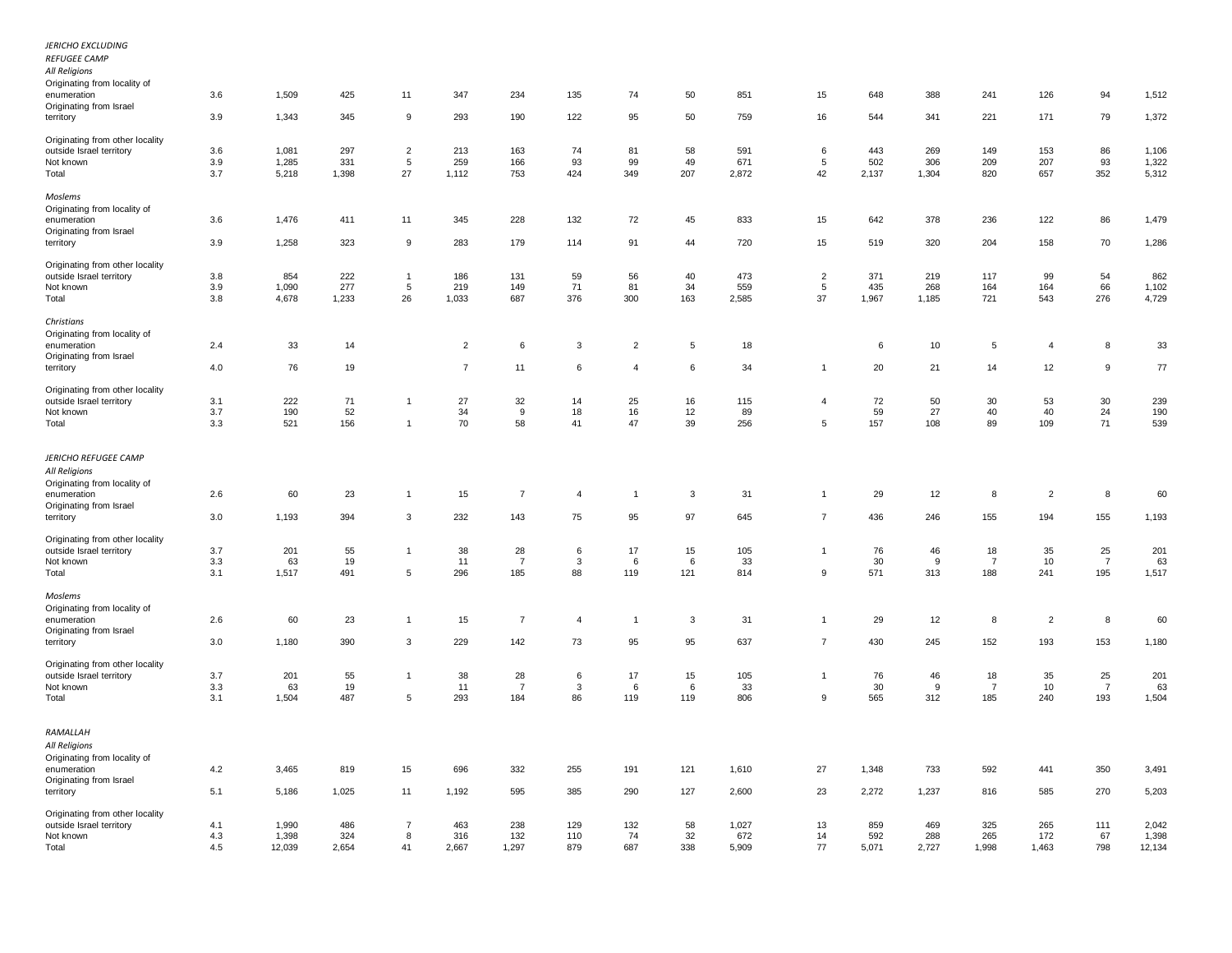| Moslems                              |     |           |       |                |       |                |                 |     |                 |       |                |       |          |       |       |                |          |
|--------------------------------------|-----|-----------|-------|----------------|-------|----------------|-----------------|-----|-----------------|-------|----------------|-------|----------|-------|-------|----------------|----------|
| Originating from locality of         |     |           |       |                |       |                |                 |     |                 |       |                |       |          |       |       |                |          |
| enumeration                          | 4.0 | 417       | 105   | 3              | 116   | 47             | 33              | 17  | 11              | 227   | 3              | 203   | 86       | 67    | 35    | 23             | 417      |
| Originating from Israel              |     |           |       |                |       |                |                 |     |                 |       |                |       |          |       |       |                |          |
| territory                            | 5.1 | 2,422     | 476   | 3              | 617   | 270            | 167             | 125 | 59              | 1,241 | 9              | 1,175 | 534      | 356   | 242   | 122            | 2,438    |
| Originating from other locality      |     |           |       |                |       |                |                 |     |                 |       |                |       |          |       |       |                |          |
| outside Israel territory             | 4.1 | 1,259     | 304   | $\sqrt{5}$     | 321   | 173            | 79              | 74  | 39              | 691   | $\overline{7}$ | 591   | 316      | 191   | 141   | 61             | 1,307    |
| Not known                            | 4.7 | 550       | 117   | $\overline{2}$ | 142   | 69             | 37              | 27  | 14              | 291   | $\sqrt{5}$     | 254   | 121      | 85    | 57    | 28             | 550      |
| Total                                | 4.6 | 4,648     | 1,002 | 13             | 1,196 | 559            | 316             | 243 | 123             | 2,450 | 24             | 2,223 | 1,057    | 699   | 475   | 234            | 4,712    |
| Christians                           |     |           |       |                |       |                |                 |     |                 |       |                |       |          |       |       |                |          |
| Originating from locality of         |     |           |       |                |       |                |                 |     |                 |       |                |       |          |       |       |                |          |
| enumeration                          | 4.3 | 2,931     | 682   | 12             | 553   | 276            | 210             | 169 | 107             | 1,327 | 24             | 1,098 | 629      | 500   | 389   | 317            | 2,957    |
| Originating from Israel              |     |           |       |                |       |                |                 |     |                 |       |                |       |          |       |       |                |          |
| territory                            | 5.1 | 2,602     | 511   | $\overline{7}$ | 539   | 308            | 205             | 161 | 61              | 1,281 | 12             | 1,022 | 662      | 438   | 330   | 139            | 2,603    |
|                                      |     |           |       |                |       |                |                 |     |                 |       |                |       |          |       |       |                |          |
| Originating from other locality      |     |           |       |                |       |                |                 |     |                 |       |                |       |          |       |       |                |          |
| outside Israel territory             | 4.4 | 647       | 146   | $\overline{2}$ | 127   | 61             | 45              | 53  | 18              | 306   | 5              | 231   | 136      | 121   | 112   | 43             | 648      |
| Not known                            | 4.2 | 758       | 178   | $\overline{4}$ | 154   | 59             | 65              | 44  | 17              | 343   | $\overline{7}$ | 299   | 153      | 162   | 106   | 31             | 758      |
| Total                                | 4.6 | 6,938     | 1,517 | 25             | 1,373 | 704            | 525             | 427 | 203             | 3,257 | 48             | 2,650 | 1,580    | 1,221 | 937   | 530            | 6,966    |
| <b>BIRA TOTAL</b>                    |     |           |       |                |       |                |                 |     |                 |       |                |       |          |       |       |                |          |
| All Religions                        |     |           |       |                |       |                |                 |     |                 |       |                |       |          |       |       |                |          |
|                                      |     |           |       |                |       |                |                 |     |                 |       |                |       |          |       |       |                |          |
| Originating from locality of         |     |           |       |                |       |                |                 |     |                 |       |                |       |          |       |       |                |          |
| enumeration                          | 4.7 | 3,767     | 796   | 10             | 898   | 387            | 230             | 176 | 125             | 1,826 | 22             | 1,725 | 787      | 584   | 407   | 277            | 3,802    |
| Originating from Israel              |     |           |       |                |       |                |                 |     |                 |       |                |       |          |       |       |                |          |
| territory                            | 5.1 | 6,428     | 1,255 | 19             | 1,629 | 661            | 439             | 352 | 166             | 3,266 | 43             | 3,079 | 1,427    | 894   | 678   | 331            | 6,452    |
| Originating from other locality      |     |           |       |                |       |                |                 |     |                 |       |                |       |          |       |       |                |          |
| outside Israel territory             | 4.5 | 1,706     | 378   | $\overline{c}$ | 424   | 199            | 121             | 93  | 39              | 878   | $\sqrt{5}$     | 801   | 390      | 264   | 181   | 87             | 1,728    |
| Not known                            | 4.8 | 1,030     | 216   | $\overline{2}$ | 255   | 114            | 75              | 57  | 32              | 535   | $\overline{5}$ | 471   | 236      | 170   | 108   | 65             | 1,055    |
| Total                                | 4.9 | 12,931    | 2,645 | 33             | 3,206 | 1,361          | 865             | 678 | 362             | 6,505 | 75             | 6,076 | 2,840    | 1,912 | 1,374 | 760            | 13,037   |
| Moslems                              |     |           |       |                |       |                |                 |     |                 |       |                |       |          |       |       |                |          |
| Originating from locality of         |     |           |       |                |       |                |                 |     |                 |       |                |       |          |       |       |                |          |
| enumeration                          | 4.7 | 3,658     | 771   | 10             | 884   | 374            | 222             | 169 | 120             | 1,779 | 22             | 1,691 | 760      | 565   | 391   | 264            | 3,693    |
| Originating from Israel              |     |           |       |                |       |                |                 |     |                 |       |                |       |          |       |       |                |          |
| territory                            | 5.1 | 6,283     | 1,224 | 19             | 1,594 | 645            | 426             | 341 | 163             | 3,188 | 43             | 3,018 | 1,391    | 871   | 659   | 325            | 6,307    |
|                                      |     |           |       |                |       |                |                 |     |                 |       |                |       |          |       |       |                |          |
| Originating from other locality      |     |           |       |                |       |                |                 |     |                 |       |                |       |          |       |       |                |          |
| outside Israel territory             | 4.6 | 1,627     | 352   | $\overline{2}$ | 410   | 193            | 117             | 85  | 35              | 842   | 5              | 783   | 373      | 252   | 162   | 74             | 1,649    |
| Not known                            | 4.9 | 936       | 191   | $\overline{1}$ | 237   | 107            | 69              | 50  | 27              | 491   | $\mathbf{3}$   | 436   | 216      | 156   | 93    | 57             | 961      |
| Total                                | 4.9 | 12,504    | 2,538 | 32             | 3,125 | 1,319          | 834             | 645 | 345             | 6,300 | 73             | 5,928 | 2,740    | 1,844 | 1,305 | 720            | 12,610   |
| Christians                           |     |           |       |                |       |                |                 |     |                 |       |                |       |          |       |       |                |          |
| Originating from locality of         |     |           |       |                |       |                |                 |     |                 |       |                |       |          |       |       |                |          |
| enumeration                          | 4.0 | 84        | 21    |                | 9     | 11             | 6               | 6   | 5               | 37    |                | 20    | 23       | 15    | 13    | 13             | 84       |
| Originating from Israel              |     |           |       |                |       |                |                 |     |                 |       |                |       |          |       |       |                |          |
| territory                            | 4.3 | 111       | 26    |                | 23    | 13             | 12              | 8   | 3               | 59    |                | 42    | 29       | 19    | 16    | 5              | 111      |
| Originating from other locality      |     |           |       |                |       |                |                 |     |                 |       |                |       |          |       |       |                |          |
|                                      | 3.0 | 70        | 23    |                | 14    | 3              | $\overline{4}$  | 6   | 3               | 30    |                | 18    | 13       | 12    | 15    | 12             |          |
| outside Israel territory             | 3.7 |           | 20    |                | 14    | $\overline{7}$ | $5\phantom{.0}$ | 6   | $5\phantom{.0}$ | 37    |                | 23    |          | 10    | 14    | $\overline{7}$ | 70<br>73 |
| Not known<br>Total                   | 3.8 | 73<br>338 | 90    |                | 60    | 34             | 27              | 26  | 16              | 163   |                | 103   | 19<br>84 | 56    | 58    | 37             | 338      |
|                                      |     |           |       |                |       |                |                 |     |                 |       |                |       |          |       |       |                |          |
| <b>BIRA EXCLUDING REFUGEE</b>        |     |           |       |                |       |                |                 |     |                 |       |                |       |          |       |       |                |          |
| CAMP                                 |     |           |       |                |       |                |                 |     |                 |       |                |       |          |       |       |                |          |
| All Religions                        |     |           |       |                |       |                |                 |     |                 |       |                |       |          |       |       |                |          |
| Originating from locality of         |     |           |       |                |       |                |                 |     |                 |       |                |       |          |       |       |                |          |
| enumeration                          | 4.7 | 3,644     | 770   | 10             | 866   | 378            | 220             | 173 | 121             | 1,768 | 22             | 1,659 | 767      | 561   | 400   | 270            | 3,679    |
|                                      |     |           |       |                |       |                |                 |     |                 |       |                |       |          |       |       |                |          |
| Originating from Israel<br>territory | 5.1 | 3,582     | 707   | 11             | 859   | 381            | 242             | 204 | 95              | 1,792 | 20             | 1,628 | 829      | 512   | 418   | 199            | 3,606    |
|                                      |     |           |       |                |       |                |                 |     |                 |       |                |       |          |       |       |                |          |
| Originating from other locality      |     |           |       |                |       |                |                 |     |                 |       |                |       |          |       |       |                |          |
| outside Israel territory             | 4.5 | 1,539     | 342   | $\overline{1}$ | 389   | 179            | 106             | 85  | 34              | 794   | $\overline{4}$ | 727   | 353      | 234   | 168   | 75             | 1,561    |
| Not known                            | 4.6 | 803       | 173   | $\overline{1}$ | 189   | 88             | 59              | 49  | 29              | 415   | 3              | 351   | 188      | 138   | 91    | 57             | 828      |
| Total                                | 4.8 | 9,568     | 1,992 | 23             | 2,303 | 1,026          | 627             | 511 | 279             | 4,769 | 49             | 4,365 | 2,137    | 1,445 | 1,077 | 601            | 9,674    |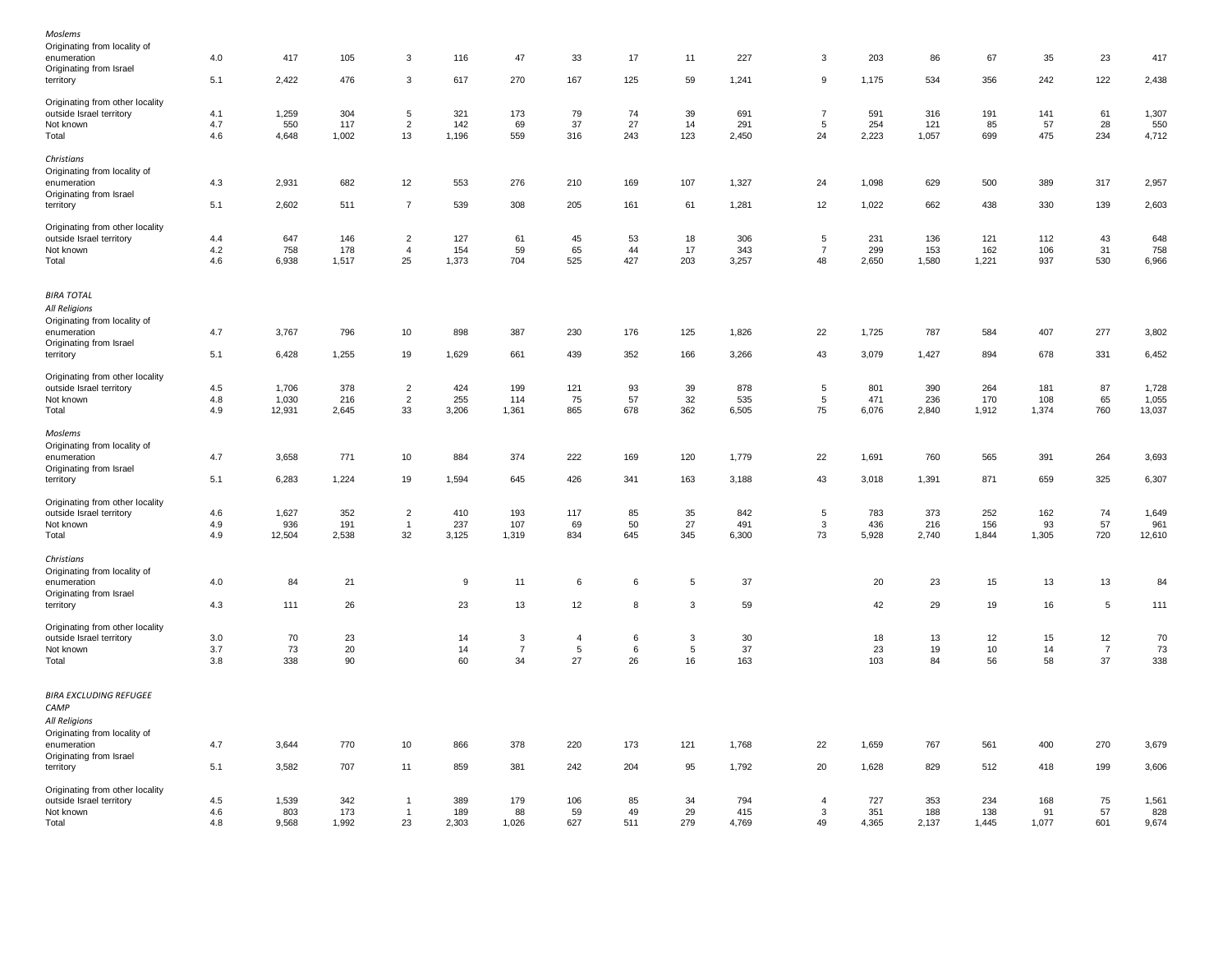| Moslems                                                     |         |                |                |                |                |                |                |                |                |        |                |        |        |                |                |                 |                |
|-------------------------------------------------------------|---------|----------------|----------------|----------------|----------------|----------------|----------------|----------------|----------------|--------|----------------|--------|--------|----------------|----------------|-----------------|----------------|
| Originating from locality of                                |         |                |                |                |                |                |                |                |                |        |                |        |        |                |                |                 |                |
| enumeration                                                 | 4.7     | 3,535          | 745            | 10             | 852            | 365            | 212            | 166            | 116            | 1,721  | 22             | 1,625  | 740    | 542            | 384            | 257             | 3,570          |
| Originating from Israel                                     |         |                |                |                |                |                |                |                |                |        |                |        |        |                |                |                 |                |
| territory                                                   | 5.1     | 3,461          | 679            | 11             | 835            | 365            | 231            | 194            | 92             | 1,728  | 20             | 1,583  | 795    | 493            | 400            | 194             | 3,485          |
|                                                             |         |                |                |                |                |                |                |                |                |        |                |        |        |                |                |                 |                |
| Originating from other locality                             |         |                |                |                |                |                |                |                |                |        |                |        |        |                |                |                 |                |
| outside Israel territory                                    | 4.6     | 1,465          | 317            | $\mathbf{1}$   | 377            | 173            | 102            | 78             | 30             | 761    | $\overline{4}$ | 712    | 336    | 222            | 151            | 62              | 1,487          |
| Not known                                                   | 4.8     | 719            | 149            | $\overline{1}$ | 174            | 81             | 54             | 42             | 24             | 376    | $\overline{2}$ | 323    | 168    | 126            | 76             | 49              | 744            |
|                                                             | 4.9     |                |                | 23             |                | 984            | 599            | 480            | 262            |        | 48             |        |        | 1,383          |                | 562             | 9,286          |
| Total                                                       |         | 9,180          | 1,890          |                | 2,238          |                |                |                |                | 4,586  |                | 4,243  | 2,039  |                | 1,011          |                 |                |
| Christians                                                  |         |                |                |                |                |                |                |                |                |        |                |        |        |                |                |                 |                |
|                                                             |         |                |                |                |                |                |                |                |                |        |                |        |        |                |                |                 |                |
| Originating from locality of                                |         |                |                |                |                |                |                |                |                |        |                |        |        |                |                |                 |                |
| enumeration                                                 | 4.0     | 84             | 21             |                | 9              | 11             | 6              | 6              | $\sqrt{5}$     | 37     |                | 20     | 23     | 15             | 13             | 13              | 84             |
| Originating from Israel                                     |         |                |                |                |                |                |                |                |                |        |                |        |        |                |                |                 |                |
| territory                                                   | 4.2     | 104            | 25             |                | 19             | 13             | 11             | 8              | 3              | 54     |                | 37     | 29     | 17             | 16             | $5\phantom{.0}$ | 104            |
|                                                             |         |                |                |                |                |                |                |                |                |        |                |        |        |                |                |                 |                |
| Originating from other locality                             |         |                |                |                |                |                |                |                |                |        |                |        |        |                |                |                 |                |
| outside Israel territory                                    | 3.0     | 65             | 22             |                | 12             | 3              | $\overline{4}$ | $\sqrt{5}$     | 3              | 27     |                | 15     | 13     | 12             | 13             | 12              | 65             |
| Not known                                                   | 3.7     | 73             | 20             |                | 14             | $\overline{7}$ | 5              | 6              | 5              | 37     |                | 23     | 19     | 10             | 14             | $\overline{7}$  | 73             |
| Total                                                       | 3.7     | 326            | 88             |                | 54             | 34             | 26             | 25             | 16             | 155    |                | 95     | 84     | 54             | 56             | 37              | 326            |
|                                                             |         |                |                |                |                |                |                |                |                |        |                |        |        |                |                |                 |                |
|                                                             |         |                |                |                |                |                |                |                |                |        |                |        |        |                |                |                 |                |
| <b>BIRA REFUGEE CAMP</b>                                    |         |                |                |                |                |                |                |                |                |        |                |        |        |                |                |                 |                |
| All Religions                                               |         |                |                |                |                |                |                |                |                |        |                |        |        |                |                |                 |                |
| Originating from locality of                                |         |                |                |                |                |                |                |                |                |        |                |        |        |                |                |                 |                |
| enumeration                                                 | 4.7     | 123            | 26             |                | 32             | 9              | 10             | 3              | $\overline{4}$ | 58     |                | 66     | 20     | 23             | $\overline{7}$ | $\overline{7}$  | 123            |
| Originating from Israel                                     |         |                |                |                |                |                |                |                |                |        |                |        |        |                |                |                 |                |
|                                                             | 5.2     | 2,846          | 548            | 8              | 770            | 280            | 197            | 148            | 71             | 1,474  | 23             | 1,451  | 598    | 382            | 260            | 132             | 2,846          |
| territory                                                   |         |                |                |                |                |                |                |                |                |        |                |        |        |                |                |                 |                |
| Originating from other locality                             |         |                |                |                |                |                |                |                |                |        |                |        |        |                |                |                 |                |
| outside Israel territory                                    | 4.6     | 167            | 36             | $\mathbf{1}$   | 35             | 20             | 15             | 8              | 5              | 84     | $\overline{1}$ | 74     | 37     | 30             | 13             | 12              | 167            |
| Not known                                                   | 5.3     | 227            | 43             | $\mathbf{1}$   | 66             | 26             | 16             | 8              | 3              | 120    | $\overline{2}$ | 120    | 48     | 32             | 17             | 8               | 227            |
|                                                             |         |                |                | 10             |                |                |                |                |                |        | 26             |        |        |                |                |                 |                |
| Total                                                       | 5.2     | 3,363          | 653            |                | 903            | 335            | 238            | 167            | 83             | 1,736  |                | 1,711  | 703    | 467            | 297            | 159             | 3,363          |
| Moslems                                                     |         |                |                |                |                |                |                |                |                |        |                |        |        |                |                |                 |                |
|                                                             |         |                |                |                |                |                |                |                |                |        |                |        |        |                |                |                 |                |
| Originating from locality of                                |         |                |                |                |                |                |                |                |                |        |                |        |        |                |                |                 |                |
| enumeration                                                 | 4.7     | 123            | 26             |                | 32             | 9              | 10             | 3              | $\overline{4}$ | 58     |                | 66     | 20     | 23             | $\overline{7}$ | $\overline{7}$  | 123            |
| Originating from Israel                                     |         |                |                |                |                |                |                |                |                |        |                |        |        |                |                |                 |                |
| territory                                                   | 5.2     | 2,822          | 545            | 8              | 759            | 280            | 195            | 147            | 71             | 1,460  | 23             | 1,435  | 596    | 378            | 259            | 131             | 2,822          |
|                                                             |         |                |                |                |                |                |                |                |                |        |                |        |        |                |                |                 |                |
| Originating from other locality                             |         |                |                |                |                |                |                |                |                |        |                |        |        |                |                |                 |                |
| outside Israel territory                                    | 4.6     | 162            | 35             | $\overline{1}$ | 33             | 20             | 15             | $\overline{7}$ | $\overline{5}$ | 81     | $\overline{1}$ | 71     | 37     | 30             | 11             | 12              | 162            |
| Not known                                                   | $5.2\,$ | 217            | 42             |                | 63             | 26             | 15             | 8              | $\mathbf{3}$   | 115    | $\overline{1}$ | 113    | 48     | 30             | 17             | 8               | 217            |
| Total                                                       | 5.1     | 3,324          | 648            | 9              | 887            | 335            | 235            | 165            | 83             | 1,714  | 25             | 1,685  | 701    | 461            | 294            | 158             | 3,324          |
|                                                             |         |                |                |                |                |                |                |                |                |        |                |        |        |                |                |                 |                |
| Christians                                                  |         |                |                |                |                |                |                |                |                |        |                |        |        |                |                |                 |                |
| Originating from locality of                                |         |                |                |                |                |                |                |                |                |        |                |        |        |                |                |                 |                |
| enumeration                                                 | $0.0\,$ |                |                |                |                |                |                |                |                |        |                |        |        |                |                |                 |                |
| Originating from Israel                                     |         |                |                |                |                |                |                |                |                |        |                |        |        |                |                |                 |                |
| territory                                                   | 7.0     | $\overline{7}$ | $\overline{1}$ |                | $\overline{4}$ |                | $\overline{1}$ |                |                | 5      |                | 5      |        | $\overline{2}$ |                |                 | $\overline{7}$ |
|                                                             |         |                |                |                |                |                |                |                |                |        |                |        |        |                |                |                 |                |
| Originating from other locality                             |         |                |                |                |                |                |                |                |                |        |                |        |        |                |                |                 |                |
| outside Israel territory                                    | $5.0\,$ | $\sqrt{5}$     | $\mathbf{1}$   |                | $\overline{2}$ |                |                | $\overline{1}$ |                | 3      |                | 3      |        |                | $\overline{c}$ |                 | 5              |
|                                                             |         |                |                |                |                |                |                |                |                |        |                |        |        |                |                |                 |                |
| Not known                                                   | $0.0\,$ |                |                |                |                |                |                |                |                |        |                |        |        |                |                |                 |                |
| Total                                                       | 6.0     | 12             | $\overline{2}$ |                | 6              |                | $\overline{1}$ | $\overline{1}$ |                | 8      |                | 8      |        | $\overline{c}$ | $\overline{2}$ |                 | 12             |
|                                                             |         |                |                |                |                |                |                |                |                |        |                |        |        |                |                |                 |                |
| NABLUS TOTAL                                                |         |                |                |                |                |                |                |                |                |        |                |        |        |                |                |                 |                |
| All Religions                                               |         |                |                |                |                |                |                |                |                |        |                |        |        |                |                |                 |                |
| Originating from locality of                                |         |                |                |                |                |                |                |                |                |        |                |        |        |                |                |                 |                |
|                                                             |         |                |                |                |                |                |                |                |                |        |                |        |        |                |                |                 |                |
| enumeration                                                 | 5.7     | 31,170         | 5,433          | 105            | 7,504          | 3,596          | 2,345          | 1,643          | 819            | 16,012 | 168            | 14,284 | 7,370  | 4,741          | 3,218          | 1,469           | 31,250         |
| Originating from Israel                                     |         |                |                |                |                |                |                |                |                |        |                |        |        |                |                |                 |                |
| territory                                                   | 5.4     | 8,437          | 1,565          | 23             | 2,069          | 1,018          | 675            | 408            | 199            | 4,392  | 42             | 3,977  | 2,071  | 1,258          | 802            | 345             | 8,495          |
|                                                             |         |                |                |                |                |                |                |                |                |        |                |        |        |                |                |                 |                |
| Originating from other locality<br>outside Israel territory | 5.5     | 2,986          | 542            |                | 692            | 445            | 265            | 171            |                | 1,650  | 21             | 1,299  | 796    | 501            | 330            | 136             | 3,083          |
|                                                             |         |                |                | 13             |                |                |                |                | 64             |        |                |        |        |                |                |                 |                |
| Not known                                                   | 4.9     | 1,368          | 281            | 6              | 333            | 149            | 104            | 76             | 30             | 698    | 13             | 638    | 316    | 209            | 159            | 60              | 1,395          |
| Total                                                       | 5.6     | 43,961         | 7,821          | 147            | 10,598         | 5,208          | 3,389          | 2,298          | 1,112          | 22,752 | 244            | 20,198 | 10,553 | 6,709          | 4,509          | 2,010           | 44,223         |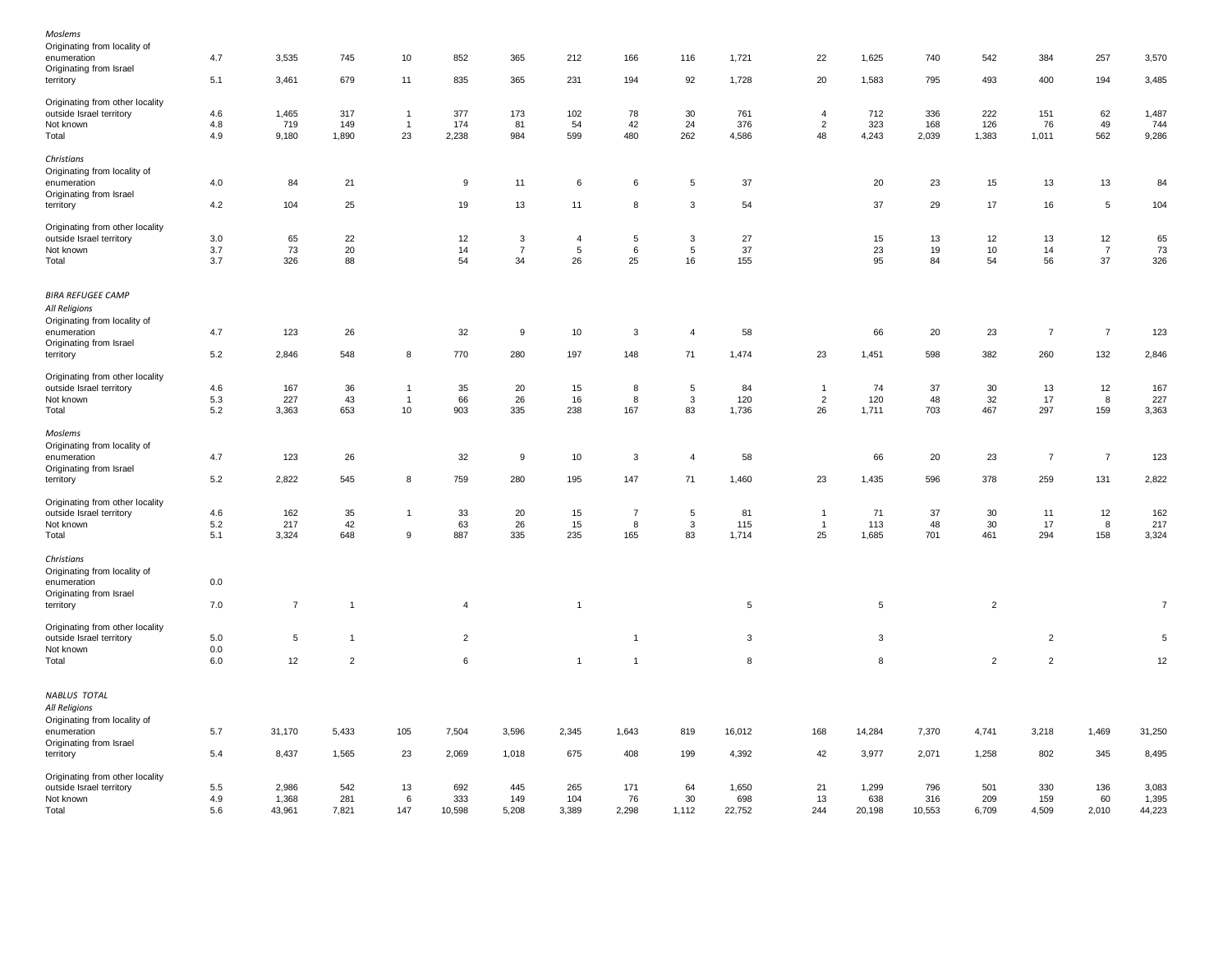| Moslems                                                              |         |        |       |                |        |                |                |                |                 |                |                |        |        |                |                |                |        |
|----------------------------------------------------------------------|---------|--------|-------|----------------|--------|----------------|----------------|----------------|-----------------|----------------|----------------|--------|--------|----------------|----------------|----------------|--------|
| Originating from locality of                                         |         |        |       |                |        |                |                |                |                 |                |                |        |        |                |                |                |        |
| enumeration                                                          | 5.8     | 30,710 | 5,336 | 102            | 7,426  | 3,537          | 2,306          | 1,617          | 795             | 15,783         | 165            | 14,141 | 7,250  | 4,654          | 3,152          | 1,428          | 30,790 |
| Originating from Israel                                              |         |        |       |                |        |                |                |                |                 |                |                |        |        |                |                |                |        |
| territory                                                            | 5.4     | 8,347  | 1,543 | 23             | 2,055  | 1,010          | 668            | 399            | 199             | 4,354          | 42             | 3,941  | 2,048  | 1,246          | 785            | 343            | 8,405  |
| Originating from other locality                                      |         |        |       |                |        |                |                |                |                 |                |                |        |        |                |                |                |        |
| outside Israel territory                                             | $5.5\,$ | 2,885  | 521   | 13             | 675    | 433            | 260            | 165            | 63              | 1,609          | 21             | 1,270  | 763    | 483            | 313            | 130            | 2,980  |
| Not known                                                            | 4.9     | 1,335  | 271   | 3              | 328    | 145            | 103            | 75             | 30              | 684            | 6              | 629    | 307    | 206            | 155            | 59             | 1,362  |
|                                                                      |         |        |       | 141            |        |                |                | 2,256          |                 | 22,430         | 234            |        |        | 6,589          | 4,405          |                |        |
| Total                                                                | 5.6     | 43,277 | 7,671 |                | 10,484 | 5,125          | 3,337          |                | 1,087           |                |                | 19,981 | 10,368 |                |                | 1,960          | 43,537 |
| Christians                                                           |         |        |       |                |        |                |                |                |                 |                |                |        |        |                |                |                |        |
| Originating from locality of                                         |         |        |       |                |        |                |                |                |                 |                |                |        |        |                |                |                |        |
| enumeration                                                          | 3.9     | 183    | 47    | $\overline{2}$ | 35     | 21             | 14             | 11             | $\overline{7}$  | 90             | $\overline{2}$ | 61     | 46     | 33             | 28             | 13             | 183    |
| Originating from Israel                                              |         |        |       |                |        |                |                |                |                 |                |                |        |        |                |                |                |        |
| territory                                                            | 4.6     | 74     | 16    |                | 11     | 8              | 5              | 5              |                 | 29             |                | 31     | 22     | $\overline{7}$ | 12             | $\overline{2}$ | 74     |
| Originating from other locality                                      |         |        |       |                |        |                |                |                |                 |                |                |        |        |                |                |                |        |
| outside Israel territory                                             | $5.2\,$ | 94     | 18    |                | 17     | $10$           | 5              | 6              |                 | 38             |                | 28     | 29     | 18             | 15             | $\sqrt{5}$     | 95     |
|                                                                      | 3.0     | 18     | 6     |                |        | $\mathbf{3}$   | $\overline{1}$ |                |                 | $\overline{7}$ | $\overline{1}$ | 6      | 6      | 3              | $\overline{2}$ |                | 18     |
| Not known                                                            |         |        |       |                | 3      |                |                |                |                 |                |                |        |        |                |                |                |        |
| Total                                                                | 4.2     | 369    | 87    | $\overline{c}$ | 66     | 42             | 25             | 22             | $\overline{7}$  | 164            | 3              | 126    | 103    | 61             | 57             | 20             | 370    |
| NABLUS EXCLUDING<br><b>REFUGEE CAMP</b><br>All Religions             |         |        |       |                |        |                |                |                |                 |                |                |        |        |                |                |                |        |
| Originating from locality of<br>enumeration                          | 5.7     | 31,038 | 5,406 | 105            | 7,474  | 3,582          | 2,332          | 1,636          | 814             | 15,943         | 167            | 14,227 | 7,345  | 4,715          | 3,203          | 1,461          | 31,118 |
| Originating from Israel                                              |         |        |       |                |        |                |                |                |                 |                |                |        |        |                |                |                |        |
| territory                                                            | 5.5     | 6,246  | 1,134 | 16             | 1,514  | 756            | 534            | 304            | 137             | 3,261          | 26             | 2,928  | 1,557  | 966            | 588            | 239            | 6,304  |
| Originating from other locality                                      |         |        |       |                |        |                |                |                |                 |                |                |        |        |                |                |                |        |
|                                                                      | 5.5     | 2,939  | 534   | 13             | 682    | 440            | 264            | 167            | 63              | 1,629          | 21             | 1,274  | 788    | 494            | 326            | 133            | 3,036  |
| outside Israel territory                                             | 4.9     |        | 270   |                |        | 143            | 101            | 72             | 28              |                | 13             |        | 304    | 202            | 152            | 58             | 1,341  |
| Not known                                                            |         | 1,314  |       | 6              | 315    |                |                |                |                 | 665            |                | 612    |        |                |                |                |        |
| Total                                                                | 5.7     | 41,537 | 7,344 | 140            | 9,985  | 4,921          | 3,231          | 2,179          | 1,042           | 21,498         | 227            | 19,041 | 9,994  | 6,377          | 4,269          | 1,891          | 41,799 |
| Moslems                                                              |         |        |       |                |        |                |                |                |                 |                |                |        |        |                |                |                |        |
| Originating from locality of                                         |         |        |       |                |        |                |                |                |                 |                |                |        |        |                |                |                |        |
| enumeration                                                          | 5.8     | 30,578 | 5,309 | 102            | 7,396  | 3,523          | 2,293          | 1,610          | 790             | 15,714         | 164            | 14,084 | 7,225  | 4,628          | 3,137          | 1,420          | 30,658 |
| Originating from Israel                                              |         |        |       |                |        |                |                |                |                 |                |                |        |        |                |                |                |        |
| territory                                                            | $5.5\,$ | 6,156  | 1,112 | 16             | 1,500  | 748            | 527            | 295            | 137             | 3,223          | 26             | 2,892  | 1,534  | 954            | 571            | 237            | 6,214  |
|                                                                      |         |        |       |                |        |                |                |                |                 |                |                |        |        |                |                |                |        |
| Originating from other locality                                      |         |        |       |                |        |                |                |                |                 |                |                |        |        |                |                |                |        |
| outside Israel territory                                             | 5.5     | 2,838  | 513   | 13             | 665    | 428            | 259            | 161            | 62              | 1,588          | 21             | 1,245  | 755    | 476            | 309            | 127            | 2,933  |
| Not known                                                            | 4.9     | 1,281  | 260   | 3              | 310    | 139            | 100            | 71             | 28              | 651            | 6              | 603    | 295    | 199            | 148            | 57             | 1,308  |
| Total                                                                | 5.7     | 40,853 | 7,194 | 134            | 9,871  | 4,838          | 3,179          | 2,137          | 1,017           | 21,176         | 217            | 18,824 | 9,809  | 6,257          | 4,165          | 1,841          | 41,113 |
| Christians                                                           |         |        |       |                |        |                |                |                |                 |                |                |        |        |                |                |                |        |
| Originating from locality of                                         |         |        |       |                |        |                |                |                |                 |                |                |        |        |                |                |                |        |
| enumeration                                                          | 3.9     | 183    | 47    | $\overline{2}$ | 35     | 21             | 14             | 11             | $\overline{7}$  | 90             | $\overline{2}$ | 61     | 46     | 33             | 28             | 13             | 183    |
| Originating from Israel                                              |         |        |       |                |        |                |                |                |                 |                |                |        |        |                |                |                |        |
| territory                                                            | 4.6     | 74     | 16    |                | 11     | 8              | $\sqrt{5}$     | 5              |                 | 29             |                | 31     | 22     | $\overline{7}$ | 12             | $\overline{2}$ | 74     |
| Originating from other locality                                      |         |        |       |                |        |                |                |                |                 |                |                |        |        |                |                |                |        |
| outside Israel territory                                             | 5.2     | 94     | 18    |                | 17     | 10             | 5              | 6              |                 | 38             |                | 28     | 29     | 18             | 15             | $\sqrt{5}$     | 95     |
| Not known                                                            | 3.0     | 18     | -6    |                | 3      | 3              | $\overline{1}$ |                |                 | $\overline{7}$ | $\overline{1}$ | 6      | 6      | 3              | $\overline{2}$ |                | 18     |
|                                                                      |         |        |       |                |        |                |                |                | $\overline{7}$  |                |                |        |        |                | 57             |                |        |
| Total                                                                | 4.2     | 369    | 87    | $\overline{c}$ | 66     | 42             | 25             | 22             |                 | 164            | $\mathbf{3}$   | 126    | 103    | 61             |                | 20             | 370    |
| NABLUS REFUGEE CAMP<br>All Religions<br>Originating from locality of |         |        |       |                |        |                |                |                |                 |                |                |        |        |                |                |                |        |
| enumeration                                                          | 4.9     | 132    | 27    |                | 30     | 14             | 13             | $\overline{7}$ | $5\phantom{.0}$ | 69             | $\overline{1}$ | 57     | 25     | 26             | 15             | 8              | 132    |
| Originating from Israel                                              |         |        |       |                |        |                |                |                |                 |                |                |        |        |                |                |                |        |
| territory                                                            | 5.1     | 2,191  | 431   | $\overline{7}$ | 555    | 262            | 141            | 104            | 62              | 1,131          | 16             | 1,049  | 514    | 292            | 214            | 106            | 2,191  |
| Originating from other locality                                      |         |        |       |                |        |                |                |                |                 |                |                |        |        |                |                |                |        |
| outside Israel territory                                             | 5.9     | 47     | 8     |                | 10     | $\overline{5}$ | $\overline{1}$ | $\overline{4}$ | $\overline{1}$  | 21             |                | 25     | 8      | $\overline{7}$ | $\overline{4}$ | 3              | 47     |
| Not known                                                            | 4.9     | 54     | 11    |                | 18     | 6              | 3              | $\overline{4}$ | 2               | 33             |                | 26     | 12     | $\overline{7}$ | $\overline{7}$ | $\overline{2}$ | 54     |
| Total                                                                | 5.1     | 2,424  | 477   | $\overline{7}$ | 613    | 287            | 158            | 119            | 70              | 1,254          | 17             | 1,157  | 559    | 332            | 240            | 119            | 2,424  |
|                                                                      |         |        |       |                |        |                |                |                |                 |                |                |        |        |                |                |                |        |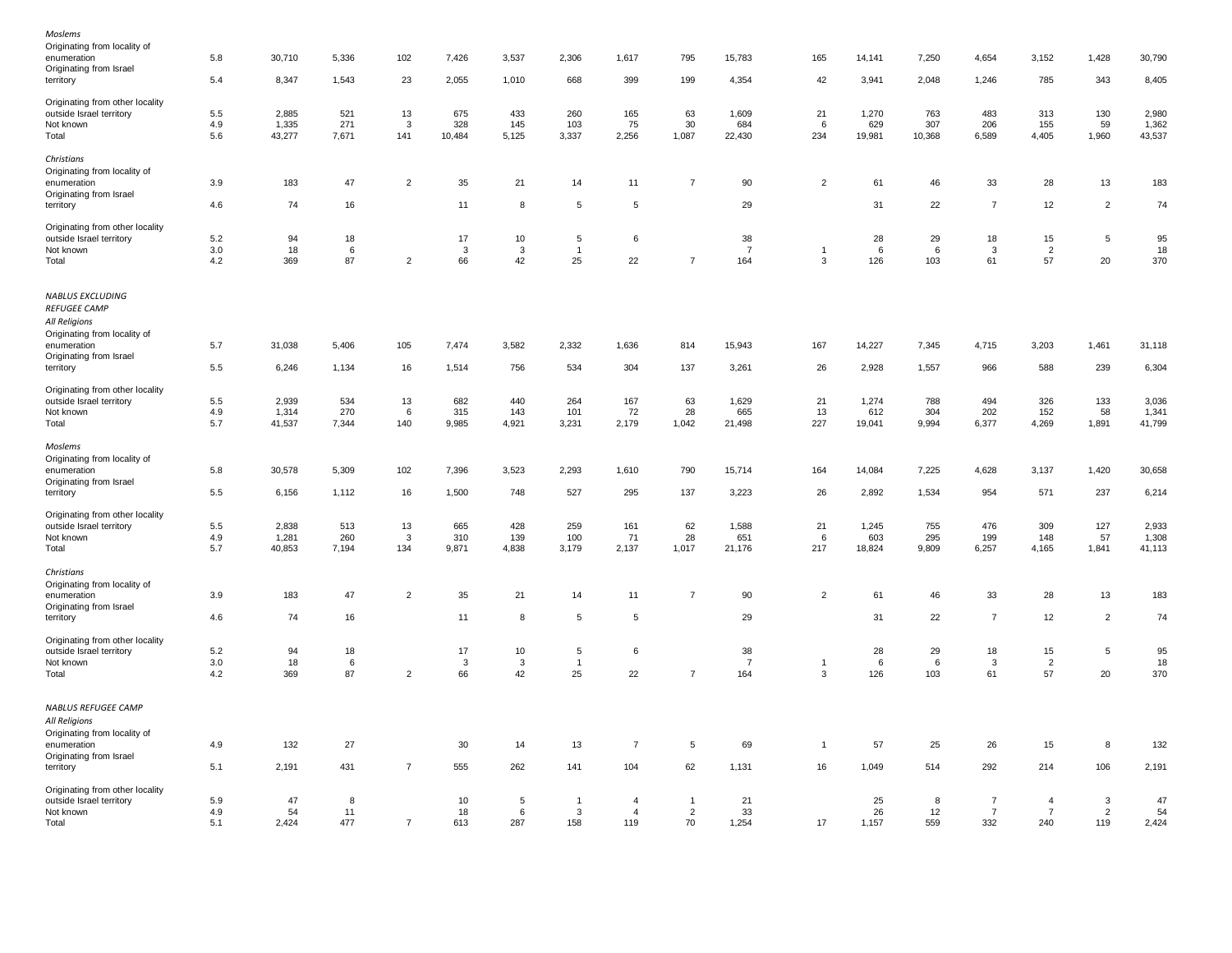| Moslems                         |         |        |       |                |                |                 |                |                |                 |                |                |                |                |                |                |                |        |
|---------------------------------|---------|--------|-------|----------------|----------------|-----------------|----------------|----------------|-----------------|----------------|----------------|----------------|----------------|----------------|----------------|----------------|--------|
| Originating from locality of    |         |        |       |                |                |                 |                |                |                 |                |                |                |                |                |                |                |        |
| enumeration                     | 4.9     | 132    | 27    |                | 30             | 14              | 13             | $\overline{7}$ | $5\phantom{.0}$ | 69             | $\overline{1}$ | 57             | 25             | 26             | 15             | 8              | 132    |
| Originating from Israel         |         |        |       |                |                |                 |                |                |                 |                |                |                |                |                |                |                |        |
| territory                       | 5.1     | 2,191  | 431   | $\overline{7}$ | 555            | 262             | 141            | 104            | 62              | 1,131          | 16             | 1,049          | 514            | 292            | 214            | 106            | 2,191  |
|                                 |         |        |       |                |                |                 |                |                |                 |                |                |                |                |                |                |                |        |
| Originating from other locality |         |        |       |                |                |                 |                |                |                 |                |                |                |                |                |                |                |        |
| outside Israel territory        | 5.9     | 47     | 8     |                | $10\,$         | $\overline{5}$  | $\overline{1}$ | $\overline{4}$ | $\mathbf{1}$    | 21             |                | 25             | 8              | $\overline{7}$ | $\overline{4}$ | $\mathbf{3}$   | 47     |
| Not known                       | 4.9     | 54     | 11    |                | 18             | 6               | 3              | $\overline{4}$ | $\overline{2}$  | 33             |                | 26             | 12             | $\overline{7}$ | $\overline{7}$ | 2              | 54     |
| Total                           | 5.1     | 2,424  | 477   | $\overline{7}$ | 613            | 287             | 158            | 119            | 70              | 1,254          | 17             | 1,157          | 559            | 332            | 240            | 119            | 2,424  |
|                                 |         |        |       |                |                |                 |                |                |                 |                |                |                |                |                |                |                |        |
| Christians                      |         |        |       |                |                |                 |                |                |                 |                |                |                |                |                |                |                |        |
|                                 |         |        |       |                |                |                 |                |                |                 |                |                |                |                |                |                |                |        |
| Originating from locality of    |         |        |       |                |                |                 |                |                |                 |                |                |                |                |                |                |                |        |
| enumeration                     | 0.0     |        |       |                |                |                 |                |                |                 |                |                |                |                |                |                |                |        |
| Originating from Israel         |         |        |       |                |                |                 |                |                |                 |                |                |                |                |                |                |                |        |
| territory                       | 0.0     |        |       |                |                |                 |                |                |                 |                |                |                |                |                |                |                |        |
|                                 |         |        |       |                |                |                 |                |                |                 |                |                |                |                |                |                |                |        |
| Originating from other locality |         |        |       |                |                |                 |                |                |                 |                |                |                |                |                |                |                |        |
| outside Israel territory        | 0.0     |        |       |                |                |                 |                |                |                 |                |                |                |                |                |                |                |        |
| Not known                       | 0.0     |        |       |                |                |                 |                |                |                 |                |                |                |                |                |                |                |        |
| Total                           | 0.0     |        |       |                |                |                 |                |                |                 |                |                |                |                |                |                |                |        |
|                                 |         |        |       |                |                |                 |                |                |                 |                |                |                |                |                |                |                |        |
| TULKARM                         |         |        |       |                |                |                 |                |                |                 |                |                |                |                |                |                |                |        |
| All Religions                   |         |        |       |                |                |                 |                |                |                 |                |                |                |                |                |                |                |        |
| Originating from locality of    |         |        |       |                |                |                 |                |                |                 |                |                |                |                |                |                |                |        |
| enumeration                     | 5.3     | 6,309  | 1,197 | 23             | 1,499          | 559             | 402            | 328            | 203             | 3,014          | 31             | 2,953          | 1,335          | 916            | 708            | 414            | 6,357  |
| Originating from Israel         |         |        |       |                |                |                 |                |                |                 |                |                |                |                |                |                |                |        |
| territory                       | 5.0     | 6,368  | 1,269 | 6              | 1,580          | 629             | 347            | 387            | 210             | 3,159          | 18             | 3,048          | 1,385          | 804            | 772            | 366            | 6,393  |
|                                 |         |        |       |                |                |                 |                |                |                 |                |                |                |                |                |                |                |        |
| Originating from other locality |         |        |       |                |                |                 |                |                |                 |                |                |                |                |                |                |                |        |
| outside Israel territory        | $5.0\,$ | 1,882  | 335   | 9              | 395            | 163             | 99             | 92             | 65              | 823            | 10             | 742            | 393            | 218            | 198            | 121            | 1,682  |
| Not known                       | 4.5     | 818    | 181   | $\overline{2}$ | 199            | 92              | 54             | 49             | 32              | 428            | 3              | 380            | 181            | 123            | 99             | 57             | 843    |
| Total                           | 5.1     | 15,177 | 2,982 | 40             | 3,673          | 1,443           | 902            | 856            | 510             | 7,424          | 62             | 7,123          | 3,294          | 2,061          | 1,777          | 958            | 15,275 |
|                                 |         |        |       |                |                |                 |                |                |                 |                |                |                |                |                |                |                |        |
| Moslems                         |         |        |       |                |                |                 |                |                |                 |                |                |                |                |                |                |                |        |
|                                 |         |        |       |                |                |                 |                |                |                 |                |                |                |                |                |                |                |        |
| Originating from locality of    |         |        |       |                |                |                 |                |                |                 |                |                |                |                |                |                | 412            |        |
| enumeration                     | 5.3     | 6,228  | 1,180 | 23             | 1,479          | 557             | 389            | 326            | 203             | 2,977          | 31             | 2,910          | 1,330          | 888            | 705            |                | 6,276  |
| Originating from Israel         |         |        |       |                |                |                 |                |                |                 |                |                |                |                |                |                |                |        |
| territory                       | 5.0     | 6,350  | 1,265 | 6              | 1,579          | 627             | 347            | 386            | 210             | 3,155          | 18             | 3,043          | 1,380          | 799            | 770            | 365            | 6,375  |
|                                 |         |        |       |                |                |                 |                |                |                 |                |                |                |                |                |                |                |        |
| Originating from other locality |         |        |       |                |                |                 |                |                |                 |                |                |                |                |                |                |                |        |
| outside Israel territory        | 5.0     | 1,637  | 325   | 9              | 385            | 157             | 98             | 88             | 63              | 800            | $10\,$         | 727            | 378            | 214            | 191            | 117            | 1,637  |
| Not known                       | 4.5     | 799    | 176   | $\overline{1}$ | 196            | 90              | 53             | 47             | 32              | 419            | $\overline{2}$ | 373            | 176            | 122            | 95             | 56             | 824    |
| Total                           | 5.1     | 15,014 | 2,946 | 39             | 3,639          | 1,431           | 887            | 847            | 508             | 7,351          | 61             | 7,053          | 3,264          | 2,023          | 1,761          | 950            | 15,112 |
|                                 |         |        |       |                |                |                 |                |                |                 |                |                |                |                |                |                |                |        |
| Christians                      |         |        |       |                |                |                 |                |                |                 |                |                |                |                |                |                |                |        |
| Originating from locality of    |         |        |       |                |                |                 |                |                |                 |                |                |                |                |                |                |                |        |
| enumeration                     | 4.7     | 42     | 9     |                | 12             | $\mathbf{1}$    | $\overline{7}$ | $\overline{1}$ |                 | 21             |                | 21             | $\overline{2}$ | 16             | $\overline{2}$ | $\mathbf{1}$   | 42     |
| Originating from Israel         |         |        |       |                |                |                 |                |                |                 |                |                |                |                |                |                |                |        |
| territory                       | 4.7     | 14     | 3     |                | $\mathbf{1}$   | $\mathbf{1}$    |                | $\mathbf{1}$   |                 | $\mathbf{3}$   |                | $\overline{4}$ | $\overline{4}$ | 5              | $\overline{1}$ |                | 14     |
|                                 |         |        |       |                |                |                 |                |                |                 |                |                |                |                |                |                |                |        |
| Originating from other locality |         |        |       |                |                |                 |                |                |                 |                |                |                |                |                |                |                |        |
| outside Israel territory        | 4.9     | 39     | 8     |                | 10             | $5\phantom{.0}$ |                | $\overline{4}$ | -1              | 20             |                | 15             | 13             | 3              | 6              | $\overline{2}$ | 39     |
| Not known                       | 2.7     | 8      | 3     |                | $\overline{1}$ | $\mathbf{1}$    |                | $\sqrt{2}$     |                 | $\overline{4}$ |                | $\overline{c}$ | $\overline{2}$ |                | $\overline{4}$ |                | 8      |
| Total                           | 4.5     | 103    | 23    |                | 24             | 8               | $\overline{7}$ | 8              | $\mathbf{1}$    | 48             |                | 42             | 21             | 24             | 13             | 3              | 103    |
|                                 |         |        |       |                |                |                 |                |                |                 |                |                |                |                |                |                |                |        |
| TULKARM EXCLUDING               |         |        |       |                |                |                 |                |                |                 |                |                |                |                |                |                |                |        |
| REFUGEE CAMP                    |         |        |       |                |                |                 |                |                |                 |                |                |                |                |                |                |                |        |
| All Religions                   |         |        |       |                |                |                 |                |                |                 |                |                |                |                |                |                |                |        |
|                                 |         |        |       |                |                |                 |                |                |                 |                |                |                |                |                |                |                |        |
| Originating from locality of    |         |        |       |                |                |                 |                |                |                 |                |                |                |                |                |                |                |        |
| enumeration                     | 5.3     | 5,954  | 1,116 | 23             | 1,400          | 541             | 372            | 311            | 193             | 2,840          | 31             | 2,773          | 1,283          | 849            | 671            | 395            | 6,002  |
| Originating from Israel         |         |        |       |                |                |                 |                |                |                 |                |                |                |                |                |                |                |        |
| territory                       | 5.2     | 2,054  | 393   | $\mathbf{1}$   | 486            | 210             | 126            | 131            | 61              | 1,015          | $\overline{7}$ | 934            | 498            | 261            | 266            | 113            | 2,079  |
|                                 |         |        |       |                |                |                 |                |                |                 |                |                |                |                |                |                |                |        |
| Originating from other locality |         |        |       |                |                |                 |                |                |                 |                |                |                |                |                |                |                |        |
| outside Israel territory        | 5.1     | 1,578  | 308   | 6              | 370            | 147             | 98             | 86             | 62              | 769            | $\overline{7}$ | 703            | 359            | 213            | 183            | 113            | 1,578  |
| Not known                       | 4.6     | 571    | 125   | 2              | 134            | 67              | 43             | 36             | 19              | 301            | 3              | 263            | 131            | 93             | 68             | 38             | 596    |
| Total                           | 5.2     | 10,157 | 1,942 | 32             | 2,390          | 965             | 639            | 564            | 335             | 4,925          | 48             | 4,673          | 2,271          | 1,416          | 1,188          | 659            | 10,255 |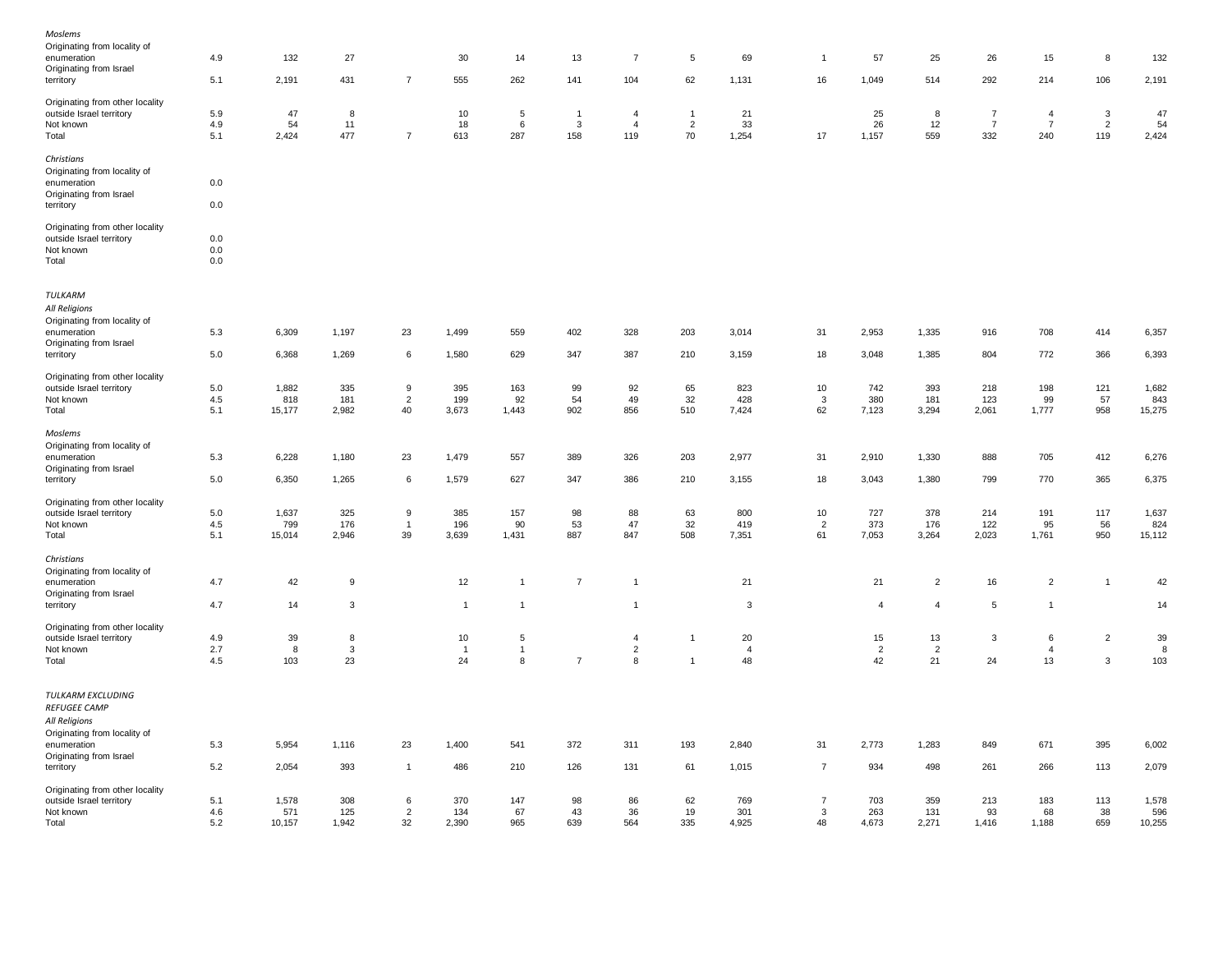| Originating from other locality<br>outside Israel territory<br>Not known<br>Total                    | 4.9<br>4.9<br>5.5 | 252<br>273<br>8,922 | 51<br>56<br>1,635         | 6<br>40              | 65<br>64<br>2,319          | 24<br>40<br>848                   | 14<br>12<br>496             | 10<br>18<br>466                       | 9<br>$5\phantom{.0}$<br>320    | 122<br>145<br>4,489        | 6<br>53              | 128<br>117<br>4,344        | 47<br>60<br>1,814          | 38<br>34<br>1,166 | 24<br>39<br>976           | 19<br>17<br>573     | 256<br>273<br>8,926 |
|------------------------------------------------------------------------------------------------------|-------------------|---------------------|---------------------------|----------------------|----------------------------|-----------------------------------|-----------------------------|---------------------------------------|--------------------------------|----------------------------|----------------------|----------------------------|----------------------------|-------------------|---------------------------|---------------------|---------------------|
| territory                                                                                            | 5.3               | 1,837               | 346                       | $\overline{7}$       | 515                        | 166                               | 116                         | 93                                    | 55                             | 952                        | 9                    | 913                        | 369                        | 261               | 184                       | 101                 | 1,837               |
| QALQILIYA<br>All Religions<br>Originating from locality of<br>enumeration<br>Originating from Israel | 5.5               | 6,560               | 1,182                     | 27                   | 1,675                      | 618                               | 354                         | 345                                   | 251                            | 3,270                      | 38                   | 3,186                      | 1,338                      | 833               | 729                       | 436                 | 6,560               |
| Total                                                                                                | 3.5               | 21                  | 6                         |                      | 5                          |                                   | $\sqrt{5}$                  |                                       |                                | 10                         |                      | 10                         | $\overline{1}$             | 10                |                           |                     | 21                  |
| Originating from other locality<br>outside Israel territory<br>Not known                             | 1.0<br>0.0        | $\mathbf{1}$        | $\mathbf{1}$              |                      |                            |                                   |                             |                                       |                                |                            |                      |                            | $\overline{1}$             |                   |                           |                     | $\overline{1}$      |
| enumeration<br>Originating from Israel<br>territory                                                  | 4.0<br>0.0        | 20                  | $\overline{5}$            |                      | $\sqrt{5}$                 |                                   | $\sqrt{5}$                  |                                       |                                | 10                         |                      | 10                         |                            | 10                |                           |                     | 20                  |
| Christians<br>Originating from locality of                                                           |                   |                     |                           |                      |                            |                                   |                             |                                       |                                |                            |                      |                            |                            |                   |                           |                     |                     |
| Originating from other locality<br>outside Israel territory<br>Not known<br>Total                    | 4.0<br>4.4<br>4.8 | 103<br>241<br>4,968 | 26<br>55<br>1,028         | 3<br>8               | 25<br>64<br>1,273          | 16<br>25<br>476                   | $\overline{1}$<br>10<br>253 | 6<br>13<br>292                        | 3<br>13<br>175                 | 54<br>125<br>2,477         | $\mathbf{3}$<br>14   | 39<br>114<br>2,425         | 33<br>49<br>1,017          | 5<br>29<br>627    | 15<br>31<br>588           | 8<br>18<br>297      | 103<br>241<br>4,968 |
| territory                                                                                            | 4.9               | 4,310               | 875                       | $\sqrt{5}$           | 1,094                      | 418                               | 221                         | 256                                   | 149                            | 2,143                      | 11                   | 2,113                      | 886                        | 543               | 505                       | 252                 | 4,310               |
| Originating from locality of<br>enumeration<br>Originating from Israel                               | 4.4               | 314                 | 72                        |                      | 90                         | 17                                | 21                          | 17                                    | 10                             | 155                        |                      | 159                        | 49                         | 50                | 37                        | 19                  | 314                 |
| Total<br>Moslems                                                                                     | 4.8               | 5,020               | 1,040                     | 8                    | 1,283                      | 478                               | 263                         | 292                                   | 175                            | 2,499                      | 14                   | 2,450                      | 1,023                      | 645               | 589                       | 299                 | 5,020               |
| Originating from other locality<br>outside Israel territory<br>Not known                             | 3.9<br>4.4        | 104<br>247          | 27<br>56                  | $\mathbf{3}$         | 25<br>65                   | 16<br>25                          | $\overline{1}$<br>11        | 6<br>13                               | $\mathbf{3}$<br>13             | 54<br>127                  | $\mathbf{3}$         | 39<br>117                  | 34<br>50                   | 5<br>30           | 15<br>31                  | 8<br>19             | 104<br>247          |
| Originating from Israel<br>territory                                                                 | 4.9               | 4,314               | 876                       | $5\phantom{.0}$      | 1,094                      | 419                               | 221                         | 256                                   | 149                            | 2,144                      | 11                   | 2,114                      | 887                        | 543               | 506                       | 253                 | 4,314               |
| TULKARM REFUGEE CAMP<br>All Religions<br>Originating from locality of<br>enumeration                 | 4.4               | 355                 | 81                        |                      | 99                         | 18                                | 30                          | 17                                    | 10                             | 174                        |                      | 180                        | 52                         | 67                | 37                        | 19                  | 355                 |
| Originating from other locality<br>outside Israel territory<br>Not known<br>Total                    | 5.4<br>2.7<br>4.8 | 38<br>8<br>82       | $\overline{7}$<br>3<br>17 |                      | 10<br>$\overline{1}$<br>19 | $\sqrt{5}$<br>$\overline{1}$<br>8 | $\overline{2}$              | $\overline{4}$<br>$\overline{c}$<br>8 | $\mathbf{1}$<br>$\overline{1}$ | 20<br>$\overline{4}$<br>38 |                      | 15<br>$\overline{2}$<br>32 | 12<br>$\overline{2}$<br>20 | 3<br>14           | 6<br>$\overline{4}$<br>13 | $\overline{2}$<br>3 | 38<br>8<br>82       |
| territory                                                                                            | 4.7               | 14                  | 3                         |                      | $\overline{1}$             | $\overline{1}$                    |                             | $\overline{1}$                        |                                | $\mathbf{3}$               |                      | $\overline{4}$             | $\overline{4}$             | 5                 | $\overline{1}$            |                     | 14                  |
| Christians<br>Originating from locality of<br>enumeration<br>Originating from Israel                 | 5.5               | 22                  | $\overline{4}$            |                      | $\overline{7}$             | $\overline{1}$                    | $\overline{c}$              | $\overline{1}$                        |                                | 11                         |                      | 11                         | $\overline{c}$             | 6                 | $\overline{c}$            | $\overline{1}$      | 22                  |
| Not known<br>Total                                                                                   | 4.6<br>5.2        | 558<br>10,046       | 1,918                     | $\overline{1}$<br>31 | 132<br>2,366               | 65<br>955                         | 634                         | 34<br>555                             | 19<br>333                      | 294<br>4,874               | $\overline{c}$<br>47 | 4,628                      | 127<br>2,247               | 1,396             | 64<br>1,173               | 38<br>653           | 583<br>10,144       |
| Originating from other locality<br>outside Israel territory                                          | 5.1               | 1,534               | 299<br>121                | 6                    | 360                        | 141                               | 97<br>43                    | 82                                    | 60                             | 746                        | $\overline{7}$       | 688<br>259                 | 345                        | 209<br>93         | 176                       | 109                 | 1,534               |
| Originating from Israel<br>territory                                                                 | 5.2               | 2,040               | 390                       | $\mathbf{1}$         | 485                        | 209                               | 126                         | 130                                   | 61                             | 1,012                      | $\overline{7}$       | 930                        | 494                        | 256               | 265                       | 113                 | 2,065               |
| Moslems<br>Originating from locality of<br>enumeration                                               | 5.3               | 5,914               | 1,108                     | 23                   | 1,389                      | 540                               | 368                         | 309                                   | 193                            | 2,822                      | 31                   | 2,751                      | 1,281                      | 838               | 668                       | 393                 | 5,962               |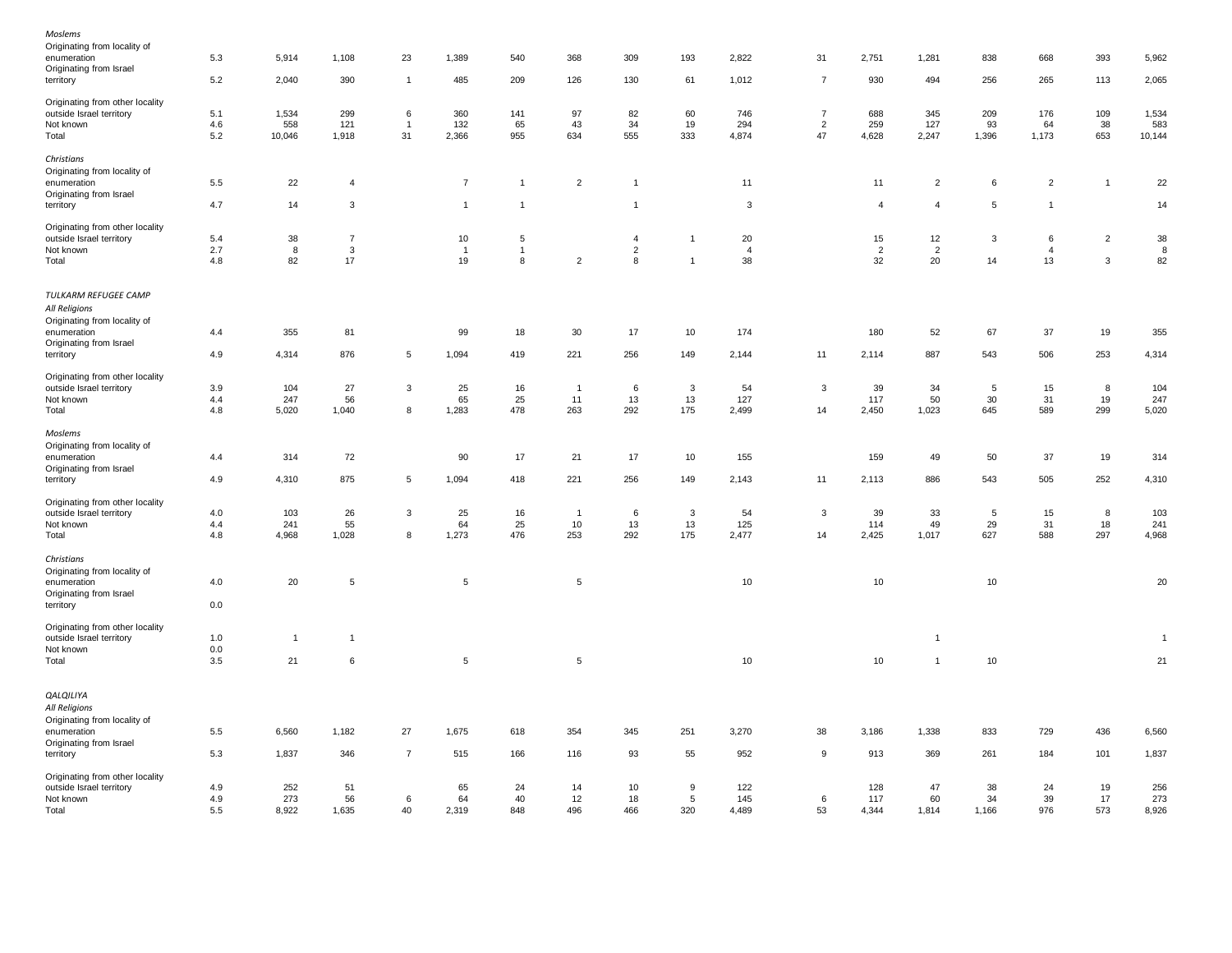| Moslems                                                     |         |                |                |                |                |                |                |                |                |                |                   |                |                |                |                |                |                  |
|-------------------------------------------------------------|---------|----------------|----------------|----------------|----------------|----------------|----------------|----------------|----------------|----------------|-------------------|----------------|----------------|----------------|----------------|----------------|------------------|
| Originating from locality of                                |         |                |                |                |                |                |                |                |                |                |                   |                |                |                |                |                |                  |
| enumeration                                                 | 5.6     | 6,534          | 1,176          | 27             | 1,671          | 615            | 351            | 343            | 251            | 3,258          | 37                | 3,180          | 1,330          | 825            | 727            | 435            | 6,534            |
| Originating from Israel                                     |         |                |                |                |                |                |                |                |                |                |                   |                |                |                |                |                |                  |
| territory                                                   | 5.3     | 1,831          | 344            | $\overline{7}$ | 512            | 166            | 116            | 92             | 55             | 948            | 9                 | 909            | 369            | 260            | 183            | 101            | 1,831            |
|                                                             |         |                |                |                |                |                |                |                |                |                |                   |                |                |                |                |                |                  |
| Originating from other locality<br>outside Israel territory | 4.9     | 252            | 51             |                | 65             | 24             | 14             | 10             | 9              | 122            |                   | 128            | 44             | 38             | 23             | 19             | 252              |
|                                                             |         |                |                |                |                |                |                |                |                |                |                   |                | 59             | 34             |                |                |                  |
| Not known                                                   | 5.1     | 268            | 53             | $\mathbf{3}$   | 63             | 39             | 12             | 18             | $\,$ 5 $\,$    | 140            | $\mathbf{3}$      | 116            |                |                | 39             | 17             | 268              |
| Total                                                       | 5.5     | 8,885          | 1,624          | 37             | 2,311          | 844            | 493            | 463            | 320            | 4,468          | 49                | 4,333          | 1,802          | 1,157          | 972            | 572            | 8,885            |
| Christians                                                  |         |                |                |                |                |                |                |                |                |                |                   |                |                |                |                |                |                  |
|                                                             |         |                |                |                |                |                |                |                |                |                |                   |                |                |                |                |                |                  |
| Originating from locality of                                |         |                | $\overline{1}$ |                | $\overline{1}$ |                |                |                |                |                |                   |                |                |                |                |                | $\overline{4}$   |
| enumeration                                                 | 4.0     | $\overline{4}$ |                |                |                |                | $\mathbf{1}$   |                |                | $\overline{c}$ |                   | $\overline{c}$ |                | $\overline{c}$ |                |                |                  |
| Originating from Israel<br>territory                        | 1.0     | $\mathbf{1}$   | $\mathbf{1}$   |                |                |                |                | $\overline{1}$ |                | $\overline{1}$ |                   |                |                |                | $\mathbf{1}$   |                | $\overline{1}$   |
|                                                             |         |                |                |                |                |                |                |                |                |                |                   |                |                |                |                |                |                  |
| Originating from other locality                             |         |                |                |                |                |                |                |                |                |                |                   |                |                |                |                |                |                  |
| outside Israel territory                                    | 0.0     |                |                |                |                |                |                |                |                |                |                   |                | 3              |                | $\mathbf{1}$   |                | $\overline{4}$   |
| Not known                                                   | 0.0     |                |                |                |                |                |                |                |                |                |                   |                |                |                |                |                |                  |
| Total                                                       | $2.5\,$ | $\overline{5}$ | $\overline{2}$ |                | $\overline{1}$ |                | $\mathbf{1}$   | $\overline{1}$ |                | $\mathbf{3}$   |                   | $\overline{2}$ | 3              | $\overline{2}$ | $\overline{2}$ |                | $\boldsymbol{9}$ |
|                                                             |         |                |                |                |                |                |                |                |                |                |                   |                |                |                |                |                |                  |
|                                                             |         |                |                |                |                |                |                |                |                |                |                   |                |                |                |                |                |                  |
| <b>JENIN TOTAL</b>                                          |         |                |                |                |                |                |                |                |                |                |                   |                |                |                |                |                |                  |
| All Religions                                               |         |                |                |                |                |                |                |                |                |                |                   |                |                |                |                |                |                  |
| Originating from locality of                                |         |                |                |                |                |                |                |                |                |                |                   |                |                |                |                |                |                  |
| enumeration                                                 | 4.8     | 3,738          | 774            | 21             | 872            | 409            | 269            | 208            | 122            | 1,901          | 33                | 1,647          | 840            | 568            | 437            | 213            | 3,738            |
| Originating from Israel                                     |         |                |                |                |                |                |                |                |                |                |                   |                |                |                |                |                |                  |
| territory                                                   | 5.1     | 6,940          | 1,350          | 29             | 1,739          | 741            | 418            | 409            | 185            | 3,521          | 62                | 3,235          | 1,540          | 897            | 822            | 384            | 6,940            |
|                                                             |         |                |                |                |                |                |                |                |                |                |                   |                |                |                |                |                |                  |
| Originating from other locality                             |         |                |                |                |                |                |                |                |                |                |                   |                |                |                |                |                |                  |
| outside Israel territory                                    | 5.2     | 2,168          | 416            | $\overline{4}$ | 517            | 229            | 112            | 149            | 81             | 1,092          | 9                 | 960            | 506            | 273            | 274            | 146            | 2,168            |
| Not known                                                   | 4.2     | 519            | 124            | $\mathbf{1}$   | 107            | 58             | 35             | 28             | 19             | 248            | $\overline{4}$    | 211            | 119            | 79             | 66             | 40             | 519              |
| Total                                                       | $5.0\,$ | 13,365         | 2,664          | 55             | 3,235          | 1,437          | 834            | 794            | 407            | 6,762          | 108               | 6,053          | 3,005          | 1,817          | 1,599          | 783            | 13,365           |
|                                                             |         |                |                |                |                |                |                |                |                |                |                   |                |                |                |                |                |                  |
| Moslems                                                     |         |                |                |                |                |                |                |                |                |                |                   |                |                |                |                |                |                  |
| Originating from locality of                                |         |                |                |                |                |                |                |                |                |                |                   |                |                |                |                |                |                  |
| enumeration                                                 | 4.8     | 3,722          | 771            | 14             | 870            | 409            | 267            | 208            | 122            | 1,890          | 24                | 1,644          | 839            | 565            | 437            | 213            | 3,722            |
| Originating from Israel                                     |         |                |                |                |                |                |                |                |                |                |                   |                |                |                |                |                |                  |
| territory                                                   | 5.1     | 6,888          | 1,341          | 29             | 1,728          | 732            | 416            | 405            | 184            | 3,494          | 62                | 3,211          | 1,528          | 890            | 814            | 383            | 6,888            |
|                                                             |         |                |                |                |                |                |                |                |                |                |                   |                |                |                |                |                |                  |
| Originating from other locality                             |         |                |                |                |                |                |                |                |                |                |                   |                |                |                |                |                |                  |
| outside Israel territory                                    | 5.2     | 2,121          | 406            | $\overline{4}$ | 509            | 225            | 109            | 145            | 80             | 1,072          | $\boldsymbol{9}$  | 940            | 496            | 265            | 266            | 145            | 2,121            |
| Not known                                                   | 4.2     | 505            | 121            | $\mathbf{1}$   | 104            | 58             | 33             | 28             | 19             | 243            | 3                 | 203            | 118            | 76             | 65             | 40             | 505              |
| Total                                                       | 5.0     | 13,236         | 2,639          | 48             | 3,211          | 1,424          | 825            | 786            | 405            | 6,699          | 98                | 5,998          | 2,981          | 1,796          | 1,582          | 781            | 13,236           |
| Christians                                                  |         |                |                |                |                |                |                |                |                |                |                   |                |                |                |                |                |                  |
|                                                             |         |                |                |                |                |                |                |                |                |                |                   |                |                |                |                |                |                  |
| Originating from locality of                                |         |                |                | $\overline{7}$ | $\overline{1}$ |                | $\overline{1}$ |                |                |                |                   |                |                | $\mathbf{1}$   |                |                |                  |
| enumeration                                                 | 6.0     | 12             | $\overline{2}$ |                |                |                |                |                |                | 9              | $\boldsymbol{9}$  | $\overline{1}$ | $\overline{1}$ |                |                |                | 12               |
| Originating from Israel                                     | 6.5     | 26             | 4              |                | 3              | 8              |                | $\overline{c}$ | $\mathbf{1}$   | 14             |                   | 8              | 11             | 1              | $\,$ 5 $\,$    | $\mathbf{1}$   | 26               |
| territory                                                   |         |                |                |                |                |                |                |                |                |                |                   |                |                |                |                |                |                  |
| Originating from other locality                             |         |                |                |                |                |                |                |                |                |                |                   |                |                |                |                |                |                  |
| outside Israel territory                                    | 4.7     | 47             | 10             |                | 8              | $\overline{4}$ | 3              | $\overline{4}$ | $\mathbf{1}$   | 20             |                   | 20             | 10             | 8              | 8              | $\mathbf{1}$   | 47               |
| Not known                                                   | 5.5     | 11             | $\overline{2}$ |                | $\mathbf{3}$   |                | $\overline{2}$ |                |                | 5              |                   | $\overline{7}$ |                | 3              | $\overline{1}$ |                | 11               |
| Total                                                       | 5.3     | 96             | 18             | $\overline{7}$ | 15             | 12             | 6              | 6              | $\overline{2}$ | 48             | 9                 | 36             | 22             | 13             | 14             | $\overline{2}$ | 96               |
|                                                             |         |                |                |                |                |                |                |                |                |                |                   |                |                |                |                |                |                  |
| JENIN EXCLUDING REFUGEE                                     |         |                |                |                |                |                |                |                |                |                |                   |                |                |                |                |                |                  |
|                                                             |         |                |                |                |                |                |                |                |                |                |                   |                |                |                |                |                |                  |
| CAMP                                                        |         |                |                |                |                |                |                |                |                |                |                   |                |                |                |                |                |                  |
| All Religions                                               |         |                |                |                |                |                |                |                |                |                |                   |                |                |                |                |                |                  |
| Originating from locality of                                |         |                |                |                |                |                |                |                |                |                |                   |                |                |                |                |                |                  |
| enumeration                                                 | 4.8     | 3,496          | 725            | 18             | 807            | 384            | 252            | 200            | 114            | 1,775          | 30                | 1,529          | 783            | 532            | 418            | 204            | 3,496            |
| Originating from Israel                                     |         |                |                |                |                |                |                |                |                |                |                   |                |                |                |                |                |                  |
| territory                                                   | 5.2     | 2,460          | 474            | 6              | 584            | 289            | 143            | 154            | 66             | 1,242          | 11                | 1,130          | 577            | 314            | 315            | 113            | 2,460            |
|                                                             |         |                |                |                |                |                |                |                |                |                |                   |                |                |                |                |                |                  |
| Originating from other locality                             | 5.3     |                |                | $\overline{4}$ | 495            | 210            | 106            |                | 75             |                |                   | 917            | 471            | 260            | 254            | 134            | 2,045            |
| outside Israel territory                                    | 4.2     | 2,045<br>345   | 387<br>83      | $\overline{1}$ | 73             | 38             | 26             | 142<br>17      | 13             | 1,032<br>168   | 9<br>$\mathbf{3}$ | 143            | 74             | 56             | 41             | 28             | 345              |
| Not known<br>Total                                          | 5.0     | 8,346          | 1,669          | 29             | 1,959          | 921            | 527            | 513            | 268            | 4,217          | 53                | 3,719          | 1,905          | 1,162          | 1,028          | 479            | 8,346            |
|                                                             |         |                |                |                |                |                |                |                |                |                |                   |                |                |                |                |                |                  |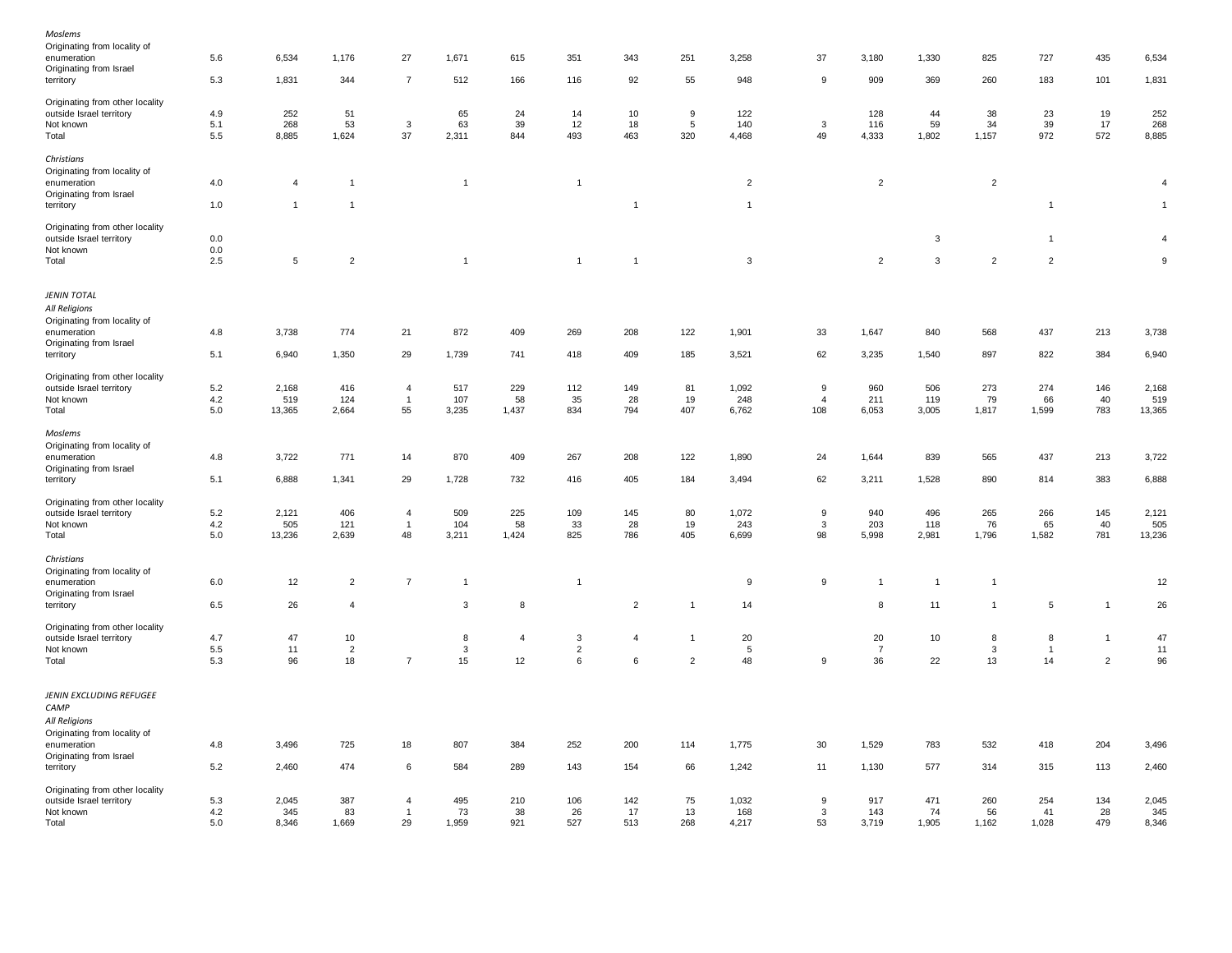| Moslems                         |         |        |                         |                |                |                |                |                |                |        |                  |                |                |                |                |                |         |
|---------------------------------|---------|--------|-------------------------|----------------|----------------|----------------|----------------|----------------|----------------|--------|------------------|----------------|----------------|----------------|----------------|----------------|---------|
| Originating from locality of    |         |        |                         |                |                |                |                |                |                |        |                  |                |                |                |                |                |         |
| enumeration                     | 4.8     | 3,484  | 723                     | 11             | 806            | 384            | 251            | 200            | 114            | 1,766  | 21               | 1,528          | 782            | 531            | 418            | 204            | 3,484   |
| Originating from Israel         |         |        |                         |                |                |                |                |                |                |        |                  |                |                |                |                |                |         |
| territory                       | 5.2     | 2,433  | 469                     | 6              | 580            | 282            | 142            | 151            | 66             | 1,227  | 11               | 1,121          | 568            | 310            | 310            | 113            | 2,433   |
|                                 |         |        |                         |                |                |                |                |                |                |        |                  |                |                |                |                |                |         |
| Originating from other locality |         |        |                         |                |                |                |                |                |                |        |                  |                |                |                |                |                |         |
| outside Israel territory        | 5.3     | 1,998  | 377                     | 4              | 487            | 206            | 103            | 138            | 74             | 1,012  | 9                | 897            | 461            | 252            | 246            | 133            | 1,998   |
|                                 |         |        |                         |                |                |                |                |                |                |        |                  |                |                |                |                |                |         |
| Not known                       | 4.1     | 334    | 81                      | $\mathbf{1}$   | 70             | 38             | 24             | 17             | 13             | 163    | 3                | 136            | 74             | 53             | 40             | 28             | 334     |
| Total                           | $5.0\,$ | 8,249  | 1,650                   | 22             | 1,943          | 910            | 520            | 506            | 267            | 4,168  | 44               | 3,682          | 1,885          | 1,146          | 1,014          | 478            | 8,249   |
|                                 |         |        |                         |                |                |                |                |                |                |        |                  |                |                |                |                |                |         |
| Christians                      |         |        |                         |                |                |                |                |                |                |        |                  |                |                |                |                |                |         |
| Originating from locality of    |         |        |                         |                |                |                |                |                |                |        |                  |                |                |                |                |                |         |
| enumeration                     | 6.0     | 12     | $\overline{2}$          | $\overline{7}$ | -1             |                | $\overline{1}$ |                |                | 9      | $\boldsymbol{9}$ | $\overline{1}$ | $\overline{1}$ | $\overline{1}$ |                |                | 12      |
| Originating from Israel         |         |        |                         |                |                |                |                |                |                |        |                  |                |                |                |                |                |         |
| territory                       | 6.7     | 20     | 3                       |                | 2              | $\overline{7}$ |                | $\overline{2}$ |                | 11     |                  | 6              | 9              | $\overline{1}$ | $\overline{4}$ |                | 20      |
|                                 |         |        |                         |                |                |                |                |                |                |        |                  |                |                |                |                |                |         |
| Originating from other locality |         |        |                         |                |                |                |                |                |                |        |                  |                |                |                |                |                |         |
| outside Israel territory        | 4.7     | 47     | 10                      |                | 8              | 4              | 3              | $\overline{4}$ | $\mathbf{1}$   | 20     |                  | 20             | 10             | 8              | 8              | $\mathbf{1}$   | 47      |
|                                 |         |        |                         |                |                |                |                |                |                | 5      |                  |                |                |                |                |                |         |
| Not known                       | 5.5     | 11     | $\overline{2}$          |                | 3              |                | $\overline{2}$ |                |                |        |                  | $\overline{7}$ |                | 3              | $\overline{1}$ |                | 11      |
| Total                           | 5.5     | 90     | 17                      | $\overline{7}$ | 14             | 11             | 6              | 6              | $\overline{1}$ | 45     | 9                | 34             | 20             | 13             | 13             | $\overline{1}$ | $90\,$  |
|                                 |         |        |                         |                |                |                |                |                |                |        |                  |                |                |                |                |                |         |
| JENIN REFUGEE CAMP              |         |        |                         |                |                |                |                |                |                |        |                  |                |                |                |                |                |         |
| All Religions                   |         |        |                         |                |                |                |                |                |                |        |                  |                |                |                |                |                |         |
|                                 |         |        |                         |                |                |                |                |                |                |        |                  |                |                |                |                |                |         |
| Originating from locality of    |         |        |                         |                |                |                |                |                |                |        |                  |                |                |                |                |                |         |
| enumeration                     | 4.9     | 242    | 49                      | 3              | 65             | 25             | 17             | 8              | 8              | 126    | 3                | 118            | 57             | 36             | 19             | 9              | 242     |
| Originating from Israel         |         |        |                         |                |                |                |                |                |                |        |                  |                |                |                |                |                |         |
| territory                       | 5.1     | 4,480  | 876                     | 23             | 1,155          | 452            | 275            | 255            | 119            | 2,279  | 51               | 2,105          | 963            | 583            | 507            | 271            | 4,480   |
|                                 |         |        |                         |                |                |                |                |                |                |        |                  |                |                |                |                |                |         |
| Originating from other locality |         |        |                         |                |                |                |                |                |                |        |                  |                |                |                |                |                |         |
| outside Israel territory        | 4.2     | 123    | 29                      |                | 22             | 19             | 6              | $\overline{7}$ | 6              | 60     |                  | 43             | 35             | 13             | 20             | 12             | 123     |
| Not known                       | 4.2     | 174    | 41                      |                | 34             | 20             | 9              | 11             | 6              | 80     | $\overline{1}$   | 68             | 45             | 23             | 25             | 12             | 174     |
| Total                           | $5.0\,$ | 5,019  | 995                     | 26             | 1,276          | 516            | 307            | 281            | 139            | 2,545  | 55               | 2,334          | 1,100          | 655            | 571            | 304            | 5,019   |
|                                 |         |        |                         |                |                |                |                |                |                |        |                  |                |                |                |                |                |         |
| Moslems                         |         |        |                         |                |                |                |                |                |                |        |                  |                |                |                |                |                |         |
| Originating from locality of    |         |        |                         |                |                |                |                |                |                |        |                  |                |                |                |                |                |         |
| enumeration                     | $5.0\,$ | 238    | 48                      | 3              | 64             | 25             | 16             | 8              | 8              | 124    | 3                | 116            | 57             | 34             | 19             | 9              | 238     |
| Originating from Israel         |         |        |                         |                |                |                |                |                |                |        |                  |                |                |                |                |                |         |
|                                 |         |        |                         |                |                |                |                |                |                |        |                  |                |                |                |                |                |         |
| territory                       | 5.1     | 4,455  | 872                     | 23             | 1,148          | 450            | 274            | 254            | 118            | 2,267  | 51               | 2,090          | 960            | 580            | 504            | 270            | 4,455   |
|                                 |         |        |                         |                |                |                |                |                |                |        |                  |                |                |                |                |                |         |
| Originating from other locality |         |        |                         |                |                |                |                |                |                |        |                  |                |                |                |                |                |         |
| outside Israel territory        | 4.2     | 123    | 29                      |                | 22             | 19             | 6              | $\overline{7}$ | 6              | 60     |                  | 43             | 35             | 13             | 20             | 12             | 123     |
| Not known                       | 4.3     | 171    | 40                      |                | 34             | 20             | 9              | 11             | 6              | 80     |                  | 67             | 44             | 23             | 25             | 12             | 171     |
| Total                           | $5.0\,$ | 4,987  | 989                     | 26             | 1,268          | 514            | 305            | 280            | 138            | 2,531  | 54               | 2,316          | 1,096          | 650            | 568            | 303            | 4,987   |
|                                 |         |        |                         |                |                |                |                |                |                |        |                  |                |                |                |                |                |         |
| Christians                      |         |        |                         |                |                |                |                |                |                |        |                  |                |                |                |                |                |         |
| Originating from locality of    |         |        |                         |                |                |                |                |                |                |        |                  |                |                |                |                |                |         |
| enumeration                     | 0.0     |        |                         |                |                |                |                |                |                |        |                  |                |                |                |                |                |         |
| Originating from Israel         |         |        |                         |                |                |                |                |                |                |        |                  |                |                |                |                |                |         |
|                                 |         |        | $\overline{\mathbf{1}}$ |                | $\overline{1}$ | $\overline{1}$ |                |                |                |        |                  |                |                |                |                | $\overline{1}$ |         |
| territory                       | 6.0     | 6      |                         |                |                |                |                |                | $\mathbf{1}$   | 3      |                  | $\overline{c}$ | $\overline{c}$ |                | $\overline{1}$ |                | $\,6\,$ |
|                                 |         |        |                         |                |                |                |                |                |                |        |                  |                |                |                |                |                |         |
| Originating from other locality |         |        |                         |                |                |                |                |                |                |        |                  |                |                |                |                |                |         |
| outside Israel territory        | 0.0     |        |                         |                |                |                |                |                |                |        |                  |                |                |                |                |                |         |
| Not known                       | $0.0\,$ |        |                         |                |                |                |                |                |                |        |                  |                |                |                |                |                |         |
| Total                           | 6.0     | 6      | $\overline{1}$          |                | $\mathbf{1}$   | $\overline{1}$ |                |                | -1             | 3      |                  | $\overline{2}$ | $\overline{2}$ |                | $\mathbf{1}$   | $\mathbf{1}$   | 6       |
|                                 |         |        |                         |                |                |                |                |                |                |        |                  |                |                |                |                |                |         |
| <b>LARGE VILLAGES</b>           |         |        |                         |                |                |                |                |                |                |        |                  |                |                |                |                |                |         |
| All Religions                   |         |        |                         |                |                |                |                |                |                |        |                  |                |                |                |                |                |         |
|                                 |         |        |                         |                |                |                |                |                |                |        |                  |                |                |                |                |                |         |
| Originating from locality of    |         |        |                         |                |                |                |                |                |                |        |                  |                |                |                |                |                |         |
| enumeration                     | 5.0     | 35,413 | 7,105                   | 104            | 9,038          | 3,213          | 2,197          | 1,960          | 1,260          | 17,772 | 167              | 16,925         | 7,085          | 4,958          | 3,921          | 2,451          | 35,507  |
| Originating from Israel         |         |        |                         |                |                |                |                |                |                |        |                  |                |                |                |                |                |         |
| territory                       | 5.2     | 3,198  | 617                     | 9              | 853            | 289            | 190            | 179            | 108            | 1,628  | 15               | 1,603          | 616            | 430            | 356            | 204            | 3,224   |
|                                 |         |        |                         |                |                |                |                |                |                |        |                  |                |                |                |                |                |         |
| Originating from other locality |         |        |                         |                |                |                |                |                |                |        |                  |                |                |                |                |                |         |
| outside Israel territory        | 5.0     | 1,520  | 307                     | 3              | 401            | 157            | 98             | 76             | 38             | 773    | $\overline{7}$   | 733            | 326            | 232            | 156            | 86             | 1,540   |
| Not known                       | 4.7     | 1,421  | 303                     | 12             | 356            | 141            | 85             | 75             | 46             | 715    | 19               | 678            | 291            | 196            | 152            | 90             | 1,426   |
| Total                           | 5.0     | 41,552 | 8,332                   | 128            | 10,648         | 3,800          | 2,570          | 2,290          | 1,452          | 20,888 | 208              | 19,939         | 8,318          | 5,816          | 4,585          | 2,831          | 41,697  |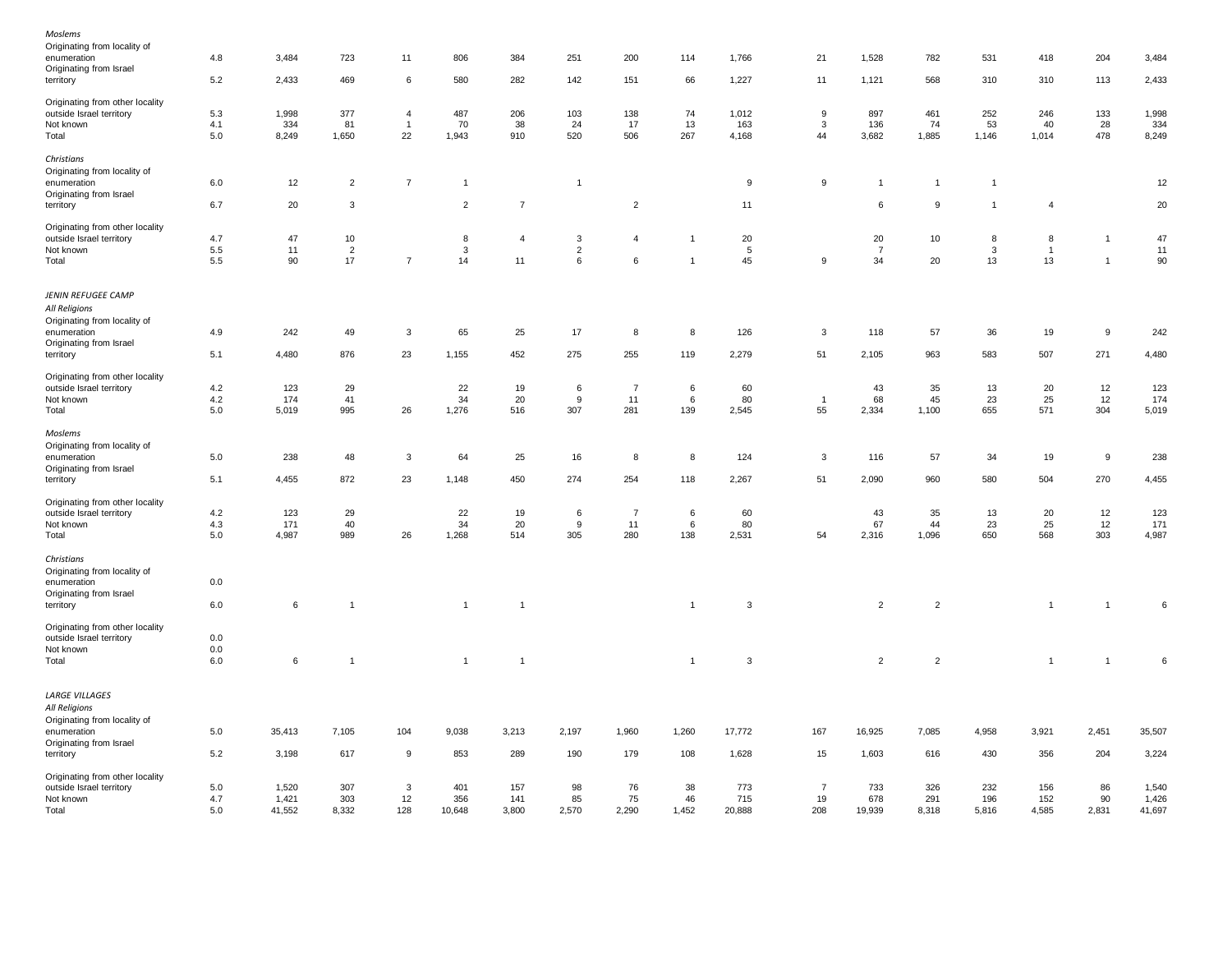| Moslems                         |     |         |        |                |        |                |        |                |                |         |                         |         |        |        |        |                |         |
|---------------------------------|-----|---------|--------|----------------|--------|----------------|--------|----------------|----------------|---------|-------------------------|---------|--------|--------|--------|----------------|---------|
| Originating from locality of    |     |         |        |                |        |                |        |                |                |         |                         |         |        |        |        |                |         |
| enumeration                     | 4.9 | 31,773  | 6,450  | 99             | 8,165  | 2,816          | 1,904  | 1,803          | 1,172          | 15,959  | 160                     | 15,249  | 6,228  | 4,384  | 3,584  | 2,262          | 31,867  |
| Originating from Israel         |     |         |        |                |        |                |        |                |                |         |                         |         |        |        |        |                |         |
| territory                       | 5.2 | 3,120   | 599    | 8              | 839    | 284            | 187    | 174            | 105            | 1,597   | 11                      | 1,566   | 603    | 422    | 346    | 198            | 3,146   |
|                                 |     |         |        |                |        |                |        |                |                |         |                         |         |        |        |        |                |         |
| Originating from other locality |     |         |        |                |        |                |        |                |                |         | $\overline{7}$          |         |        |        |        |                |         |
| outside Israel territory        | 4.9 | 1,288   | 261    | 3              | 336    | 136            | 77     | 65             | 35             | 652     |                         | 628     | 274    | 188    | 129    | 74             | 1,300   |
| Not known                       | 4.7 | 1,353   | 288    | 9              | 340    | 133            | 79     | 73             | 43             | 677     | 15                      | 651     | 276    | 181    | 147    | 85             | 1,355   |
| Total                           | 4.9 | 37,534  | 7,598  | 119            | 9,680  | 3,369          | 2,247  | 2,115          | 1,355          | 18,885  | 193                     | 18,094  | 7,381  | 5,175  | 4,206  | 2,619          | 37,668  |
| Christians                      |     |         |        |                |        |                |        |                |                |         |                         |         |        |        |        |                |         |
| Originating from locality of    |     |         |        |                |        |                |        |                |                |         |                         |         |        |        |        |                |         |
| enumeration                     | 5.6 | 3,485   | 619    | $\,$ 5 $\,$    | 835    | 380            | 280    | 149            | 87             | 1,736   | $\overline{7}$          | 1,597   | 826    | 549    | 321    | 185            | 3,485   |
| Originating from Israel         |     |         |        |                |        |                |        |                |                |         |                         |         |        |        |        |                |         |
| territory                       | 4.6 | 69      | 15     |                | 12     | 5              | 3      | 5              | 3              | 28      | $\overline{2}$          | 32      | 13     | 8      | 9      | $\sqrt{5}$     | 69      |
|                                 |     |         |        |                |        |                |        |                |                |         |                         |         |        |        |        |                |         |
| Originating from other locality |     |         |        |                |        |                |        |                |                |         |                         |         |        |        |        |                |         |
| outside Israel territory        | 5.3 | 226     | 43     |                | 65     | 21             | 21     | 10             | $\overline{a}$ | 119     |                         | 105     | 52     | 44     | 24     | 9              | 234     |
| Not known                       | 5.7 | 57      | 10     | $\overline{2}$ | 15     | $\overline{7}$ | 5      | $\overline{2}$ | $\overline{2}$ | 33      | $\overline{\mathbf{3}}$ | 24      | 13     | 13     | 5      | $\overline{2}$ | 60      |
| Total                           | 5.6 | 3,837   | 687    | $\overline{7}$ | 927    | 413            | 309    | 166            | 94             | 1,916   | 12                      | 1,758   | 904    | 614    | 359    | 201            | 3,848   |
| SMALL VILLAGES                  |     |         |        |                |        |                |        |                |                |         |                         |         |        |        |        |                |         |
|                                 |     |         |        |                |        |                |        |                |                |         |                         |         |        |        |        |                |         |
| All Religions                   |     |         |        |                |        |                |        |                |                |         |                         |         |        |        |        |                |         |
| Originating from locality of    |     |         |        |                |        |                |        |                |                |         |                         |         |        |        |        |                |         |
| enumeration                     | 4.9 | 283,459 | 57,792 | 817            | 73,112 | 22,925         | 15,571 | 15,189         | 10,850         | 138,464 | 1,503                   | 138,187 | 53,378 | 39,179 | 31,236 | 20,258         | 283,741 |
| Originating from Israel         |     |         |        |                |        |                |        |                |                |         |                         |         |        |        |        |                |         |
| territory                       | 5.1 | 26,796  | 5,286  | 63             | 6,966  | 2,440          | 1,422  | 1,506          | 875            | 13,272  | 111                     | 13,236  | 5,328  | 3,529  | 2,963  | 1,642          | 26,809  |
| Originating from other locality |     |         |        |                |        |                |        |                |                |         |                         |         |        |        |        |                |         |
| outside Israel territory        | 4.5 | 16,586  | 3,671  | 52             | 4,303  | 1,502          | 843    | 814            | 536            | 8,050   | 101                     | 8,077   | 3,245  | 2,142  | 1,803  | 1,259          | 16,627  |
| Not known                       | 4.3 | 10,323  | 2,424  | 52             | 2,560  | 906            | 543    | 518            | 388            | 4,967   | 100                     | 4,869   | 2,041  | 1,351  | 1,179  | 814            | 10,354  |
| Total                           | 4.9 | 337,164 | 69,173 | 984            | 86,941 | 27,773         | 18,379 | 18,027         | 12,649         | 164,753 | 1,815                   | 164,369 | 63,992 | 46,201 | 37,181 | 23,973         | 337,531 |
|                                 |     |         |        |                |        |                |        |                |                |         |                         |         |        |        |        |                |         |
| Moslems                         |     |         |        |                |        |                |        |                |                |         |                         |         |        |        |        |                |         |
| Originating from locality of    |     |         |        |                |        |                |        |                |                |         |                         |         |        |        |        |                |         |
| enumeration                     | 4.9 | 277,837 | 56,434 | 793            | 71,959 | 22,443         | 15,208 | 14,858         | 10,555         | 135,816 | 1,465                   | 135,964 | 52,322 | 38,257 | 30,467 | 19,643         | 278,118 |
| Originating from Israel         |     |         |        |                |        |                |        |                |                |         |                         |         |        |        |        |                |         |
| territory                       | 5.1 | 26,383  | 5,179  | 61             | 6,864  | 2,390          | 1,404  | 1,477          | 868            | 13,064  | 108                     | 13,062  | 5,227  | 3,475  | 2,898  | 1,625          | 26,395  |
|                                 |     |         |        |                |        |                |        |                |                |         |                         |         |        |        |        |                |         |
| Originating from other locality |     |         |        |                |        |                |        |                |                |         |                         |         |        |        |        |                |         |
| outside Israel territory        | 4.6 | 16,013  | 3,506  | 51             | 4,170  | 1,455          | 817    | 774            | 523            | 7,790   | 100                     | 7,834   | 3,116  | 2,072  | 1,693  | 1,211          | 16,026  |
| Not known                       | 4.3 | 9,771   | 2,271  | 34             | 2,434  | 851            | 520    | 489            | 372            | 4,700   | 75                      | 4,622   | 1,913  | 1,275  | 1,111  | 772            | 9,768   |
| Total                           | 4.9 | 330,004 | 67,390 | 939            | 85,427 | 27,139         | 17,949 | 17,598         | 12,318         | 161,370 | 1,748                   | 161,482 | 62,578 | 45,079 | 36,169 | 23,251         | 330,307 |
| Christians                      |     |         |        |                |        |                |        |                |                |         |                         |         |        |        |        |                |         |
| Originating from locality of    |     |         |        |                |        |                |        |                |                |         |                         |         |        |        |        |                |         |
| enumeration                     | 4.1 | 4,828   | 1,165  | 17             | 960    | 428            | 306    | 287            | 268            | 2,266   | 30                      | 1,864   | 917    | 785    | 669    | 564            | 4,829   |
| Originating from Israel         |     |         |        |                |        |                |        |                |                |         |                         |         |        |        |        |                |         |
| territory                       | 3.9 | 352     | 90     | $\overline{1}$ | 85     | 42             | 16     | 22             | 6              | 172     | $\overline{2}$          | 151     | 84     | 47     | 54     | 15             | 353     |
|                                 |     |         |        |                |        |                |        |                |                |         |                         |         |        |        |        |                |         |
| Originating from other locality |     |         |        |                |        |                |        |                |                |         |                         |         |        |        |        |                |         |
| outside Israel territory        | 3.4 | 456     | 136    | $\overline{1}$ | 103    | 38             | 22     | 32             | $\overline{7}$ | 203     | $\overline{1}$          | 194     | 105    | 59     | 90     | 35             | 484     |
| Not known                       | 3.3 | 338     | 102    | $\sqrt{5}$     | 68     | 41             | 17     | 15             | 15             | 161     | 8                       | 144     | 90     | 55     | 43     | 32             | 372     |
| Total                           | 4.0 | 5,974   | 1,493  | 24             | 1,216  | 549            | 361    | 356            | 296            | 2,802   | 41                      | 2,353   | 1,196  | 946    | 856    | 646            | 6,038   |
|                                 |     |         |        |                |        |                |        |                |                |         |                         |         |        |        |        |                |         |
| REFUGEE CAMPS OUTSIDE           |     |         |        |                |        |                |        |                |                |         |                         |         |        |        |        |                |         |
| <b>URBAN SETTLEMENTS</b>        |     |         |        |                |        |                |        |                |                |         |                         |         |        |        |        |                |         |
| All Religions                   |     |         |        |                |        |                |        |                |                |         |                         |         |        |        |        |                |         |
| Originating from locality of    |     |         |        |                |        |                |        |                |                |         |                         |         |        |        |        |                |         |
| enumeration                     | 4.6 | 2,392   | 537    | 8              | 624    | 247            | 191    | 117            | 78             | 1,265   | 11                      | 1,161   | 501    | 394    | 216    | 111            | 2,394   |
| Originating from Israel         |     |         |        |                |        |                |        |                |                |         |                         |         |        |        |        |                |         |
| territory                       | 5.2 | 28,300  | 5,455  | 52             | 7,531  | 2,702          | 1,644  | 1,489          | 876            | 14,294  | 87                      | 14,472  | 5,659  | 3,674  | 2,836  | 1,576          | 28,304  |
| Originating from other locality |     |         |        |                |        |                |        |                |                |         |                         |         |        |        |        |                |         |
| outside Israel territory        | 5.0 | 3,958   | 792    | $\overline{4}$ | 1,085  | 429            | 242    | 213            | 131            | 2,104   | $\overline{4}$          | 2,021   | 807    | 551    | 383    | 222            | 3,988   |
| Not known                       | 4.7 | 2,533   | 536    | 8              | 620    | 256            | 143    | 153            | 71             | 1,251   | 17                      | 1,231   | 539    | 330    | 281    | 137            | 2,535   |
| Total                           | 5.1 | 37,183  | 7,320  | 72             | 9,860  | 3,634          | 2,220  | 1,972          | 1,156          | 18,914  | 119                     | 18,885  | 7,506  | 4,949  | 3,716  | 2,046          | 37,221  |
|                                 |     |         |        |                |        |                |        |                |                |         |                         |         |        |        |        |                |         |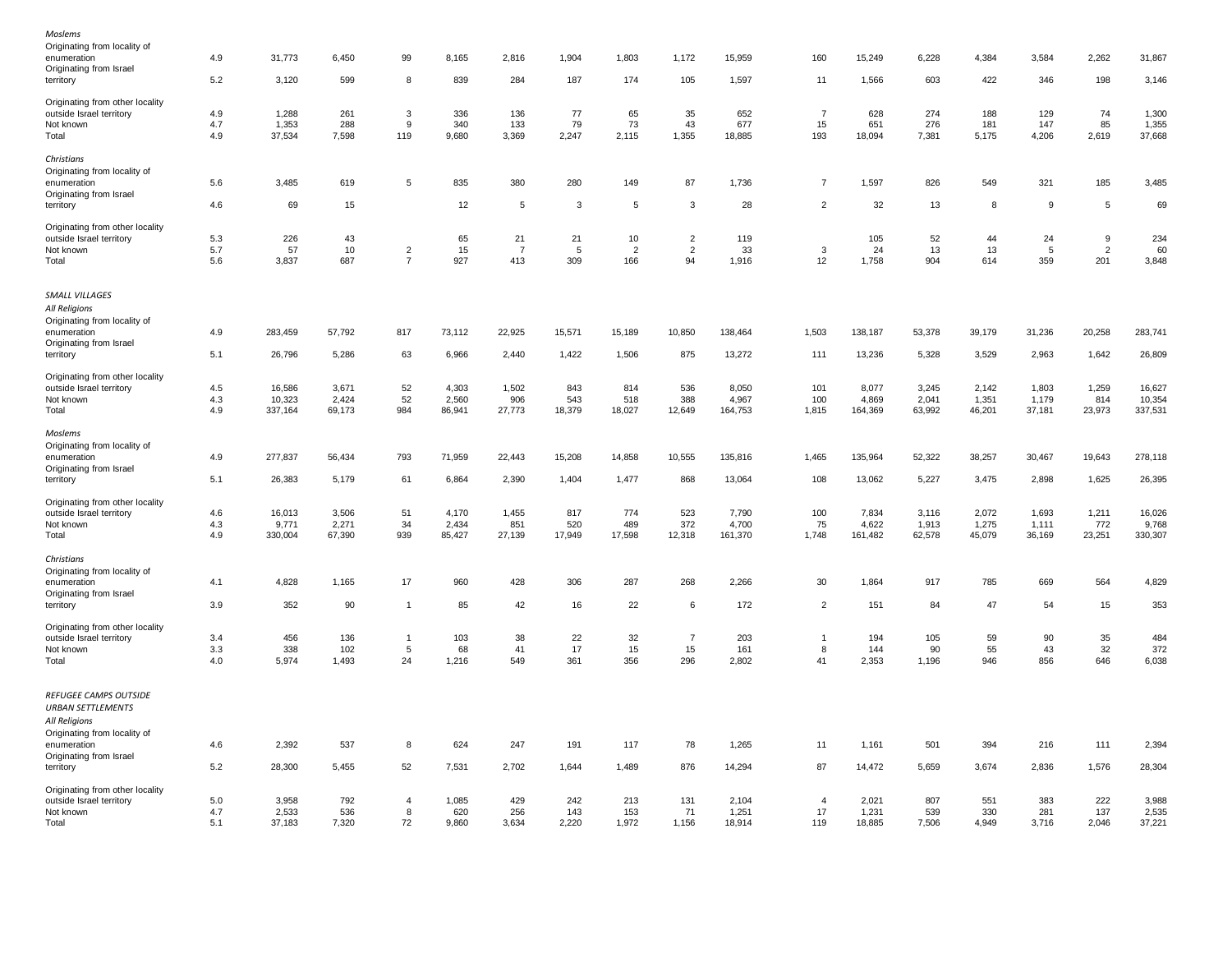| Moslems                                     |         |                |                |                |                |                |                |                |                |                |                |                |       |                |                |                |                |
|---------------------------------------------|---------|----------------|----------------|----------------|----------------|----------------|----------------|----------------|----------------|----------------|----------------|----------------|-------|----------------|----------------|----------------|----------------|
| Originating from locality of                |         |                |                |                |                |                |                |                |                |                |                |                |       |                |                |                |                |
| enumeration                                 | 4.6     | 2,294          | 513            | 8              | 601            | 244            | 168            | 117            | 77             | 1,215          | 11             | 1,118          | 490   | 350            | 214            | 110            | 2,293          |
| Originating from Israel                     |         |                |                |                |                |                |                |                |                |                |                |                |       |                |                |                |                |
| territory                                   | 5.2     | 28,203         | 5,435          | 52             | 7,507          | 2,689          | 1,636          | 1,485          | 873            | 14,242         | 87             | 14,434         | 5,636 | 3,658          | 2,822          | 1,568          | 28,205         |
| Originating from other locality             |         |                |                |                |                |                |                |                |                |                |                |                |       |                |                |                |                |
| outside Israel territory                    | 5.0     | 3,854          | 767            | $\overline{4}$ | 1,067          | 415            | 233            | 205            | 125            | 2,049          | $\overline{4}$ | 1,983          | 776   | 522            | 370            | 210            | 3,865          |
| Not known                                   | 4.7     | 2,346          | 499            | 6              | 586            | 234            | 132            | 135            | 70             | 1,163          | 15             | 1,154          | 491   | 302            | 254            | 133            | 2,349          |
| Total                                       | 5.1     | 36,697         | 7,214          | 70             | 9,761          | 3,582          | 2,169          | 1,942          | 1,145          | 18,669         | 117            | 18,689         | 7,393 | 4,832          | 3,660          | 2,021          | 36,712         |
| Christians                                  |         |                |                |                |                |                |                |                |                |                |                |                |       |                |                |                |                |
| Originating from locality of                |         |                |                |                |                |                |                |                |                |                |                |                |       |                |                |                |                |
| enumeration                                 | 3.4     | 39             | 12             |                | 11             | $\overline{1}$ | 12             |                |                | 24             |                | 18             |       | 24             |                |                | 42             |
| Originating from Israel                     |         |                |                |                |                |                |                |                |                |                |                |                |       |                |                |                |                |
| territory                                   | 5.8     | 33             | 5              |                | $\overline{4}$ | 6              | 3              | $\mathbf{1}$   | $\mathbf{1}$   | 15             |                | 11             | 12    | 5              | $\overline{7}$ | $\overline{1}$ | 36             |
| Originating from other locality             |         |                |                |                |                |                |                |                |                |                |                |                |       |                |                |                |                |
| outside Israel territory                    | $4.3$   | 88             | 20             |                | 13             | 14             | 8              | $\overline{7}$ | 6              | 48             |                | 29             | 29    | 24             | 12             | 12             | 106            |
| Not known                                   | 4.6     | 126            | 27             |                | 23             | 18             | 6              | 16             |                | 63             |                | 43             | 40    | 18             | 21             | $\mathbf{3}$   | 125            |
| Total                                       | 4.3     | 286            | 64             |                | 51             | 39             | 29             | 24             | $\overline{7}$ | 150            |                | 101            | 81    | 71             | 40             | 16             | 309            |
| <b>NOMADS</b>                               |         |                |                |                |                |                |                |                |                |                |                |                |       |                |                |                |                |
|                                             |         |                |                |                |                |                |                |                |                |                |                |                |       |                |                |                |                |
| All Religions                               | 4.5     | 533            | 118            | $\mathbf{1}$   | 151            | 55             | 31             | 23             | 16             | 277            | $\overline{c}$ | 274            | 116   | 72             | 44             | 25             | 533            |
| Originating from locality of<br>enumeration | 4.9     | 877            | 179            |                | 227            | 82             | 63             | 50             | 21             | 443            | $\overline{1}$ | 445            | 173   | 124            | 94             | 40             | 877            |
| Originating from Israel                     |         |                |                |                |                |                |                |                |                |                |                |                |       |                |                |                |                |
| territory                                   | 4.9     | 314            | 64             |                | 90             | 35             | 15             | 18             | 9              | 167            |                | 162            | 71    | 39             | 26             | 16             | 314            |
| Originating from other locality             |         |                |                |                |                |                |                |                |                |                |                |                |       |                |                |                |                |
| outside Israel territory                    | $5.0\,$ | 164            | 33             | $\overline{c}$ | 45             | 12             | 13             | 9              | 5              | 86             | $\overline{c}$ | 86             | 28    | 27             | 13             | 8              | 164            |
| Not known                                   | 4.8     | 1,888          | 394            | $\mathbf{3}$   | 513            | 184            | 122            | 100            | 51             | 973            | 5              | 967            | 388   | 262            | 177            | 89             | 1,888          |
| Total                                       |         |                |                |                |                |                |                |                |                |                |                |                |       |                |                |                |                |
| Moslems                                     |         |                |                |                |                |                |                |                |                |                |                |                |       |                |                |                |                |
| Originating from locality of                |         |                |                |                |                |                |                |                |                |                |                |                |       |                |                |                |                |
| enumeration                                 | 4.5     | 525            | 116            | $\overline{1}$ | 149            | 55             | 29             | 23             | 16             | 273            | $\overline{c}$ | 270            | 116   | 68             | 44             | 25             | 525            |
| Originating from Israel                     |         |                |                |                |                |                |                |                |                |                |                |                |       |                |                |                |                |
| territory                                   | 4.9     | 874            | 177            |                | 226            | 82             | 62             | 50             | 21             | 441            |                | 444            | 173   | 123            | 94             | 40             | 874            |
| Originating from other locality             |         |                |                |                |                |                |                |                |                |                |                |                |       |                |                |                |                |
| outside Israel territory                    | 4.9     | 314            | 64             |                | 90             | 35             | 15             | 18             | 9              | 167            |                | 162            | 71    | 39             | 26             | 16             | 314            |
| Not known                                   | $5.0\,$ | 159            | 32             | $\overline{1}$ | 44             | 12             | 12             | 9              | $\overline{5}$ | 83             | $\overline{1}$ | 84             | 27    | 26             | 13             | 8              | 159            |
| Total                                       | 4.8     | 1,872          | 389            | $\sqrt{2}$     | 509            | 184            | 118            | 100            | 51             | 964            | 3              | 960            | 387   | 256            | 177            | 89             | 1,872          |
| Christians                                  |         |                |                |                |                |                |                |                |                |                |                |                |       |                |                |                |                |
| Originating from locality of                |         |                |                |                |                |                |                |                |                |                |                |                |       |                |                |                |                |
| enumeration                                 | 4.0     | 8              | $\overline{2}$ |                | $\overline{c}$ |                | $\overline{c}$ |                |                | $\overline{4}$ |                | $\overline{4}$ |       | $\overline{4}$ |                |                | $\bf8$         |
| Originating from Israel                     |         |                |                |                |                |                |                |                |                |                |                |                |       |                |                |                |                |
| territory                                   | 2.0     | $\overline{2}$ | $\mathbf{1}$   |                | $\mathbf{1}$   |                |                |                |                | $\overline{1}$ | $\mathbf{1}$   | $\overline{1}$ |       |                |                |                | $\overline{2}$ |
| Originating from other locality             |         |                |                |                |                |                |                |                |                |                |                |                |       |                |                |                |                |
| outside Israel territory                    | 0.0     |                |                |                |                |                |                |                |                |                |                |                |       |                |                |                |                |
| Not known                                   | 0.0     |                |                |                |                |                |                |                |                |                |                |                |       |                |                |                |                |
| Total                                       | 3.3     | 10             | 3              |                | 3              |                | $\overline{2}$ |                |                | $\overline{5}$ | $\mathbf{1}$   | $\sqrt{5}$     |       | $\overline{4}$ |                |                | 10             |
|                                             |         |                |                |                |                |                |                |                |                |                |                |                |       |                |                |                |                |
| <b>LIVING OUTSIDE</b>                       |         |                |                |                |                |                |                |                |                |                |                |                |       |                |                |                |                |
| <b>SETTLEMENTS</b>                          |         |                |                |                |                |                |                |                |                |                |                |                |       |                |                |                |                |
| All Religions                               |         |                |                |                |                |                |                |                |                |                |                |                |       |                |                |                |                |
| Originating from locality of                |         |                |                |                |                |                |                |                |                |                |                |                |       |                |                |                |                |
| enumeration                                 | 5.2     | 3,266          | 634            | 10             | 892            | 260            | 180            | 173            | 134            | 1,649          | 17             | 1,622          | 617   | 408            | 361            | 241            | 3,266          |
| Originating from Israel                     |         |                |                |                |                |                |                |                |                |                |                |                |       |                |                |                |                |
| territory                                   | 5.6     | 1,089          | 196            | $\overline{1}$ | 293            | 89             | 66             | 55             | 28             | 532            | $\overline{c}$ | 557            | 224   | 150            | 104            | 52             | 1,089          |
| Originating from other locality             |         |                |                |                |                |                |                |                |                |                |                |                |       |                |                |                |                |
| outside Israel territory                    | 5.2     | 1,252          | 242            | $\overline{4}$ | 330            | 126            | 85             | 75             | 53             | 673            | $\overline{5}$ | 609            | 254   | 178            | 123            | 83             | 1,252          |
| Not known                                   | 4.7     | 241            | 51             | 3              | 62             | 19             | 11             | 13             | 8              | 116            | $\overline{4}$ | 117            | 50    | 26             | 31             | 13             | 241            |
| Total                                       | 5.2     | 5,848          | 1,123          | 18             | 1,577          | 494            | 342            | 316            | 223            | 2,970          | 28             | 2,905          | 1,145 | 762            | 619            | 389            | 5,848          |